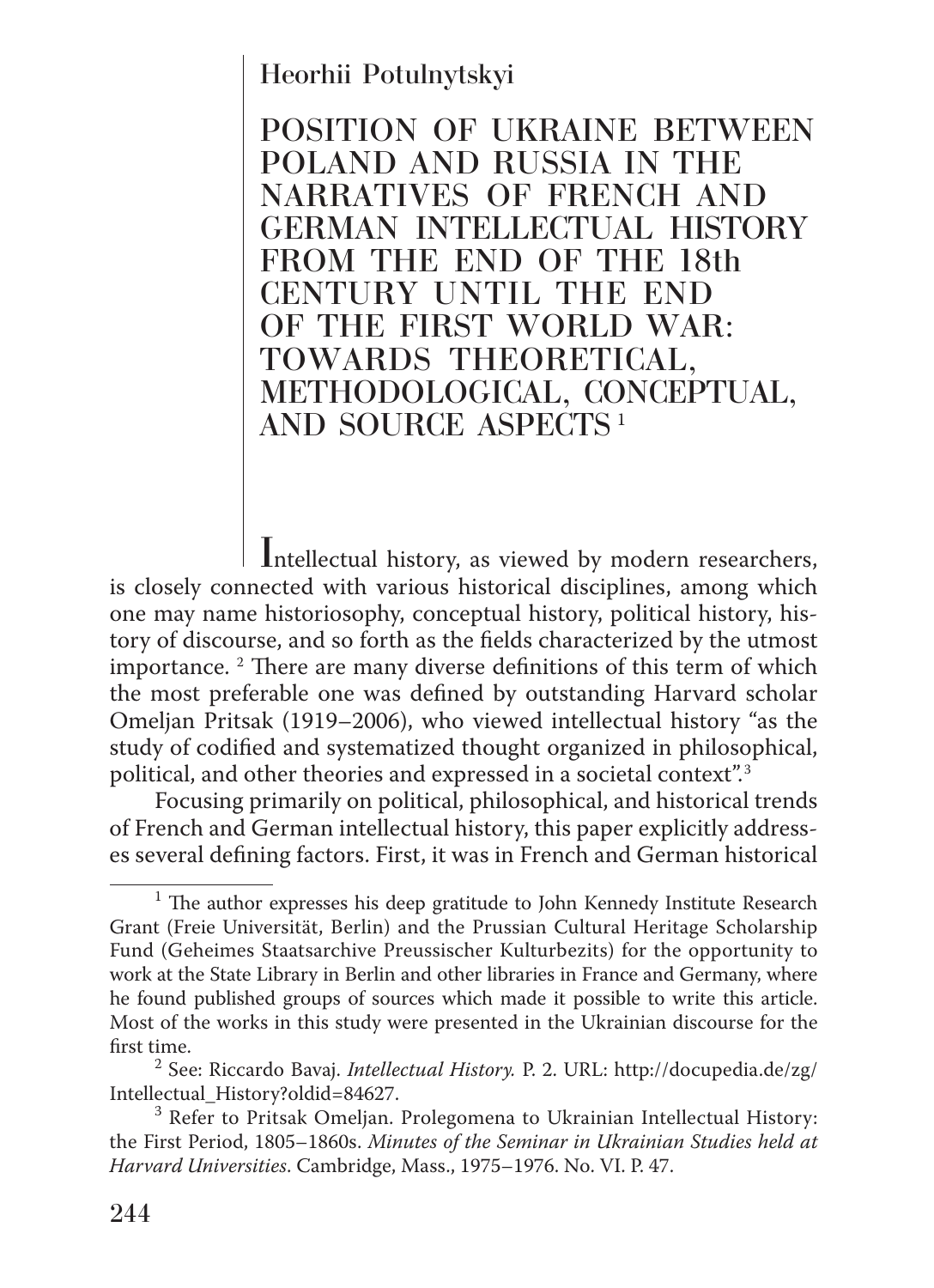and political thought that there was a long research tradition of studying Ukraine and Ukrainians as a separate ethnic group with their language, culture, and history. In France and Germany, this tradition lasted throughout the eighteenth century. <sup>4</sup> It was revived under the influence of the Great Polish Emigration to the French Republic and continued in the Second Empire in the middle of the nineteenth century during the reign of Napoleon III, <sup>5</sup> as well as in Prussia at the same period. <sup>6</sup> The next stage in French and German discourses related to Ukraine started in the 1880s and lasted until the end of the First World War. In France, it had

<sup>4</sup> See: Потульницький Г. В. Українське козацтво в творчості Жана Бенуа Шерера та Августа Вільгельма Гупеля (на основі аналізу «Літопису Малоросії...» та нарису «Про козаків»). *Наукові записки* : збірник праць молодих вчених та аспірантів Інституту української археографії НАН України. Київ, 2011. Т. 22. С. 121–129; Idem. Козацький чинник в дипломатичній та інтелектуальній діяльності французьких еліт (1729–1789). Автореф. ... канд. істор. наук. Інститут української археографії та джерелознавства НАН України. Київ, 2015. 20 с.; Idem. Українофільські та русофільські тенденції щодо козацького питання у науковій спадщині французької інтелектуальної еліти у другій половині XVIII століття. *Славістична збірка*. Вип. 4. Збірка статей за матеріалами Четвертих Міжнародних наукових Соханівських читань (Київ, 17 листопада 2017 р.). Київ,

 $<sup>5</sup>$  Delamarre C. Un peuple europeen de quinze millions oublie devant l'histoire.</sup> Paris, 1869; Idem. Carte ethnographique demonstrant la pluralite des langues, des literatures et des peuples Slaves. *Bulletin de la Societe de geographique*. 1868. Juli – Dec. 314 p.; Mars Victor de. La Pologne, ses anciennes provinces et ses veritable limites. *Revue des Deux Mondes*. 1863. T. 45. P. 497–527; Viquesnel A. Les Polonais, les Ruthenes et les Lithuaniens. Coup d'oeil sur l'histoire de l'Eglise, Ruthene, le groupe des Cosaques petits-russiens. Lyon, 1865; Idem. Coup d'oeil sur quelques points de l'histoire generale des peuples slaves et de leurs voisins les Turcs et les Finnois. Paris, 1861; Martin H. Russie et l'Europe. Paris, 1866; Robert C. Des origins

 $6$  Blasius J. H. Reise in Europäischen Rußland in den Jahren 1840 und 1841. Theil 2. Reisen in Süden. Braunschweig 1844; Haxthausen A. Studien über die innere Zustände, das volksleben und insbesondere die ländlichen Einrichtungen Russlands. Berlin und Hannover, 1847. 584 S.; Dr. Ernst Hermann. Die kleinrussischen Kosaken. *Geschichte der russischen Staates*. Hamburg 1846. Bd. III. S. 602–627; Kohl J. G. Reisen in inner von Rußland. Die Ukraine, Kleinrußland. Dresden ; Leipzig, 1841. 400 S.; Mauritius A. Literatur – und Kultur Epochen seit dem Jahre 1831 in kurze dargestellt. Posen, 1843. 210 S.; Idem. Der Panslawismus. Eine Improvisation als Sendschreiben an der Grafen Adam Gurowski. Leipzig, 1843. 47 S.; Petzholdt A. Reise im westlichen und südlichen europäischen Rußland im Jahre 1855. Leipzig, 1864. 455 S.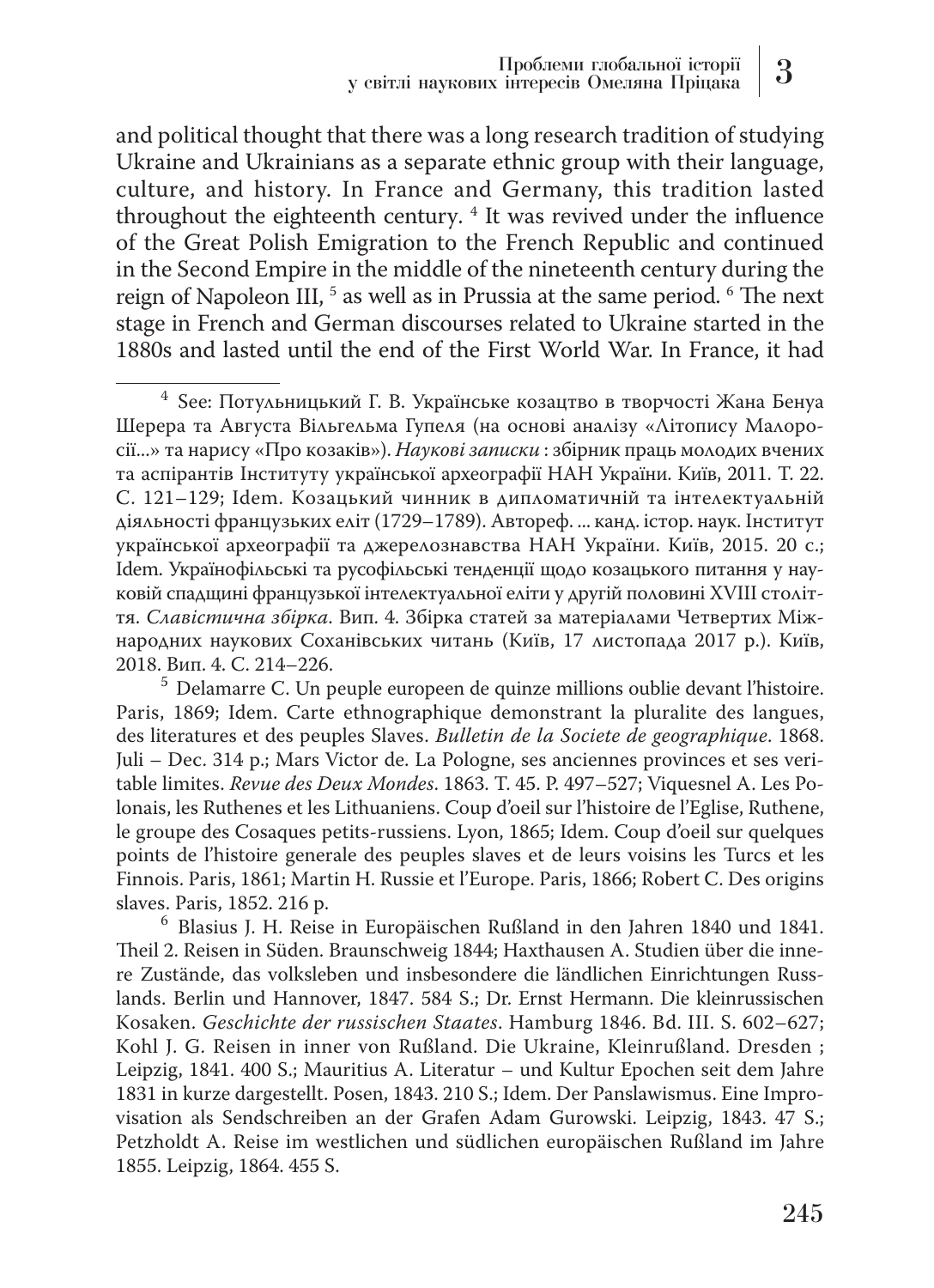already begun during the period of shifting priorities in French foreign policy towards Eastern Europe and Russia during the Third Republic. 7 In Germany, the third of examined discourses developed in the works of Professor Eduard von Hartmann, a prominent philosopher who began to study issues pertaining to Ukraine in the late 1880s and also worked as an adviser to the chancellor Otto von Bismarck. <sup>8</sup> Furthermore, the discourse in question is to be found in the works of several Hartmann's followers, who continued his research in the early twentieth century and during the First World War.<sup>9</sup>

<sup>7</sup> The works of some well-known French scholars were devoted to Ukraine in the context of Polish and Russian history. See, for example: Baye J. de. Kiew la Mere des Villes Russes. Paris, 1896. 46 p.; Idem. En Petite-Russie, souvenirs d'une mission. Paris, 1903. 46 p.; Guenot Charles. Les Zaporogues. Paris, 1881. 224 p.; Leger L. Nouvelles etudes slaves histoire et litterature. Paris, 1886; Leroy-Beaulieu Anatole. L'Empire des tsares et les Russes. Paris, 1881–1889. T. I–III (edition douisime 1897–1898); Niessel H.-A. Les Cosaques: etude historique, geographique, economique et militaire. Paris, 1898. 470 p.; Reclus Elisee. La Nouvelle Georgaphie universalle, la terre et les hommes. Paris, 1878; Tissot V. Ukraine. Kiew. Precede d'une notice par Charles Simond. Paris, 1897. 32 p.; Vogue E.-M. de. Le fils de

<sup>8</sup> Hartmann Eduard. Tagesfragen. Leipzig, 1896; Idem. Rußland in Europa. *Die Gegenwart*. Berlin, den 7. Januar 1888. Bd. XXXIII. No. 1; Idem. Zwei Jahrzehnte deutscher Politik und die gegenwärtige Weltlage. Leipzig, 1889; Idem. Rußland in Asien. *Die Gegenwart. Wochenschrift für Literatur, Kunst und öffentliches Leben* / hrsg. Theofil Zolling. Berlin, den 24 December 1887. Bd. XXXII.

<sup>9</sup> Naumann Friedrich. Die Nationalitäten Mitteleuropas. *Friedrich Naumann Werke*. Köln und Opladen, 1964. Bd. 4; Idem. Tschechen und Polen. *Ibidem*; Weber Max. Deutschland unter den europäischen Weltmächten*.* 22 October 1916. Weber Max. *Gesammelte politische Schriften*. Tübingen, 1971; Penck Albrecht. Polen. Eine Anzeige. *Zeitschrift der Gesellschaft für Erdkunde zu Berlin*. 1918. No. 3/4; Idem. Die Ukraine. *Zeitschrift der Gesellschaft für Erdkunde zu Berlin*. 1916. No. 7; Idem. Politisch-geographische Lehren des Krieges. *Meereskunde. Sammlung volkstümliche Vorträge zum Verständnis der nationalen Bedeutung von Meer und Seewesen*. 1915. No. 9. Heft 10; Hoetzch Otto. Rußland: Eine Einführung auf Grund seiner Geschichte von 1904 bis 1912. Berlin, 1913; Idem. Der Deutsche Kampf im Osten. Rede am 5. Februar 1915. Berlin, 1915; Rohrbach Paul. Bismarck und wir. München, 1915; Idem. Russisches. Berlin, 1915; Idem. Der Kampf um Livland. Deutsch-Russisches Ringen durch sieben Jahrhunderte. *Weltkultur und Weltpolitik: Deutsche und Österreichische Schriftenfolge*. Deutsche Folge 11 / hrsg. Ernst Jäckn. München, 1917.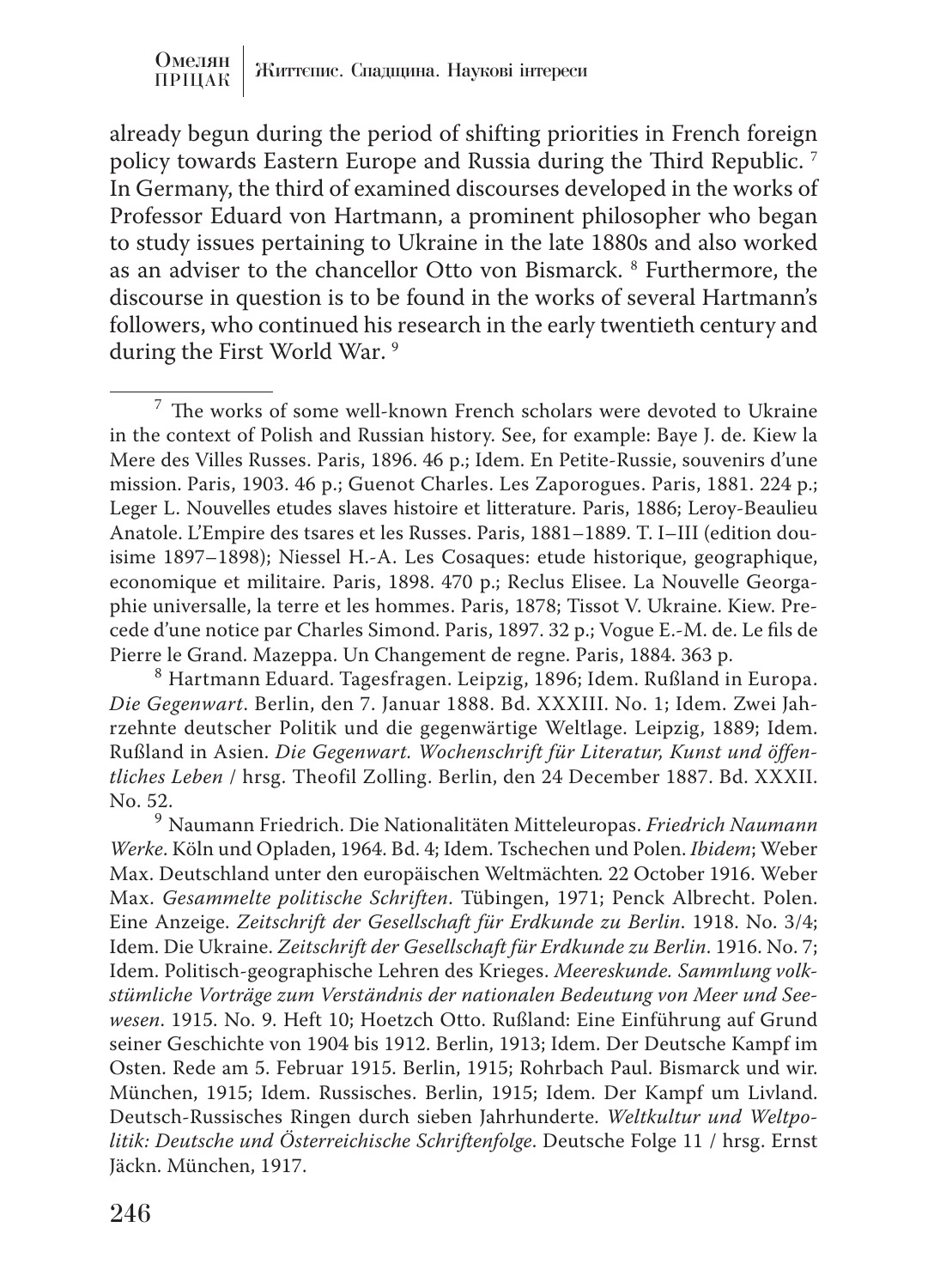The second statement concerns both the German historiographical account of this issue  $10$  and French historical thought. <sup>11</sup> Although German and French historiographies has raised the problem of Ukrainian image research from the German perspectives, the above-mentioned authors confined themselves either to listing and chronological systematization of works published by German or French historians, or to individual research heritage of separate scholars, to name but a few. They neither studied individual trends of German and French intellectual history and how their representatives highlighted the problems of Ukraine nor analysed the vision of the phenomena of a nation, state, territorial boundaries, national and regional identity by the prominent representatives of these trends through the Ukrainian example. Furthermore, they did not pay attention due regard to the Ukrainian case while analyzing the views of the leading representatives on the issues relating to a national and regional identity of Ukraine, or the relations of Ukraine with Russia, Poland, and other states.

In terms of methodology, the author's intention is to elaborate on the issue stated in the title of this paper premised on a comparative analysis of views on Ukraine and its position on the map of Europe while considering the works of the representatives of three 'real generations' of researchers (using Karl Mannheim's terminology) in French and German intellectual history. 12

The fundamental idea which Mannheim put forward in his formulation of the theory of generations was to understand the "generational

 $11$  See: Kuk L. Cyprien Robert, slavisant angevin et la Grande emigration polonaise. *Annales de Bretagne et de pays de l'Quest*. 1992. T. 99. No. 4. Pp. 505–515; Joukovsky A. Prosper Merimee et la question Ukrainienne. *L'Ukraine et la France au XIX-e siecle: actes du colloque, organise a la Sorbonne les 21 et 22 mars 1986*. Paris ; Munich, 1987. P. 21–32; Idem. Les publications-sources francais au sujet des Cosaques ukrainiens, de Beauplan a Merimee. *Les cosaques de l'Ukraine. Role historique: representations litteraires et artistiques*. Actes du 5-e colloque international

<sup>12</sup> See: Mannheim Karl. The Problem of Generation. *Essays on the Sociology of Knowledge*. London, 1952. Pp. 302–304.

<sup>&</sup>lt;sup>10</sup> See: Borowsky Peter. Paul Rohrbach und die Ukraine. Ein Beitrag zum Kontinuitätsproblem. *Deutschland in der Weltpolitik des 19. und 20*. Jahrhunderts. Fritz Fisher zum 65. Geburtstag / hrsg. I. Geiss und Bernd Jürgen Wendt. Düsseldorf, 1973. S. 437–462; Kappeler A. Ukrainian History from a German Perspective. *Slavic Review*. 1995. Vol. 54. No. 3. Р. 696–697; Idem. Die Ukraine in der deutschsprachigen Historiographie. Kappeler Andreas. *Der Schwierige Weg zur Nation.* Wiener Archiv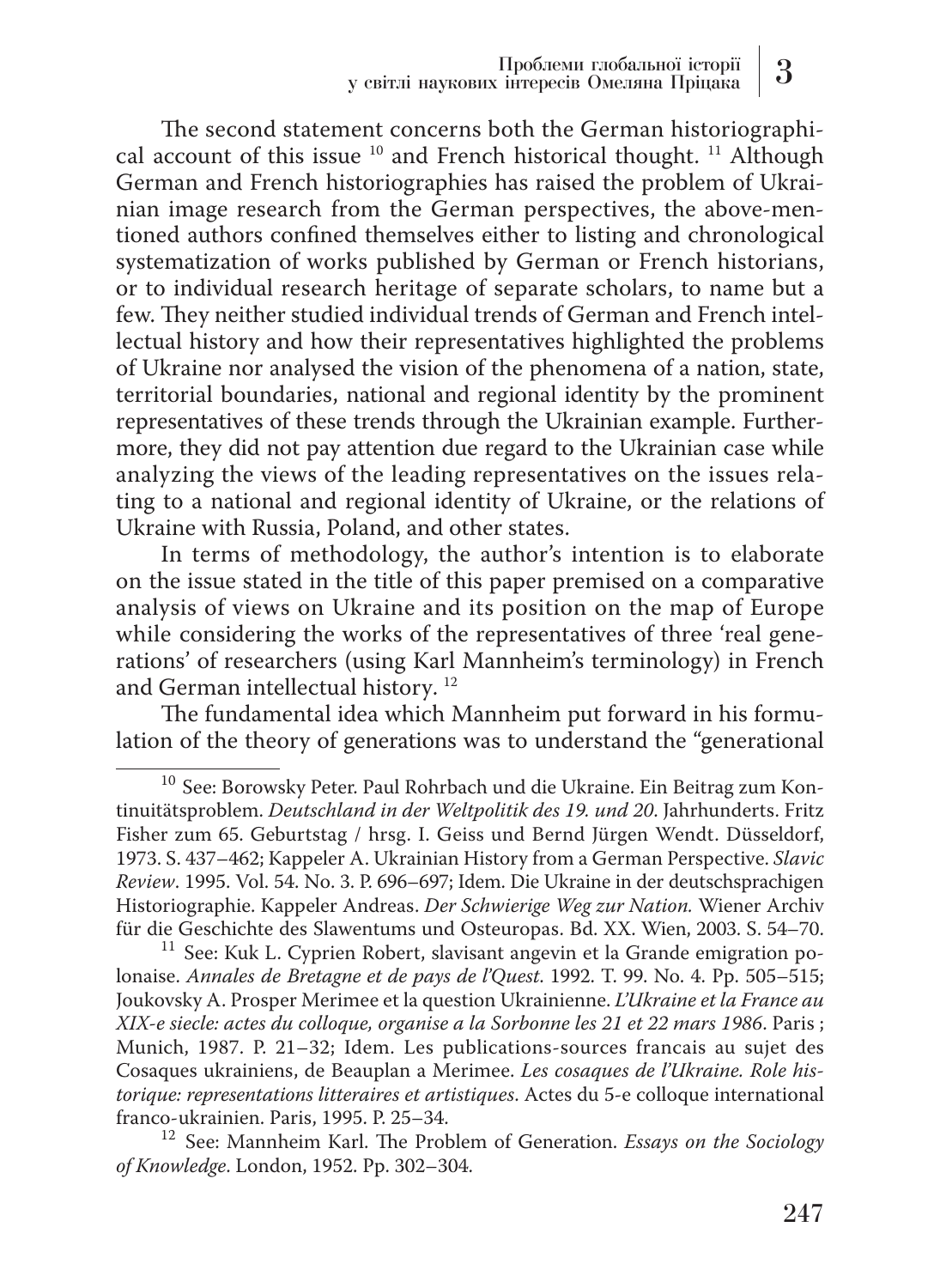location" in the social world, which is determined by its role in the cultural process. As Mannheim posits, the individuals belonging to the same generation are characterized by a common position in social and historical course, which limits them to a special array of potential experiences and confines them to a certain inherent type of thinking and experience, as well as a characteristic type of historically determined actions. 13 Mannheim's viewpoint was directly related to his concept of "styles of thought", in which he analyzed group patterns of thinking generated by the corresponding social and cultural environment inherent in each generation.<sup>14</sup>

This paper argues that the study of works written by the representatives of each of the three generations makes it possible to indicate, to a certain extent, the differences in their theoretical, terminological, and conceptual perceptions of the Ukrainian issue and find the position of Ukraine in the distinctive narratives of the French and German intellectual history of the period under discussion. A distinctive attribute of this paper's generation-focused structure is that it concentrates on the characteristic features of scientific schools of thought and practices of each generation. First and foremost, this paper examines the direction, the dominant issues of works, the sources of information, the position of Ukrainian discourse between Russian and Polish ones, etc.

The scientific paradigm or approach which this paper adheres to depends on the nature of the issue under analysis and consists of two sets of interrelated questions: a) the main one described above; b) the contextual one which is subordinate to the main one. In consonance with this approach, the context, i.e. the foreign relations of France and Germany, on the one hand, and the scientific ties of foreign scientists with French and German ones, on the other hand, are considered comprehensively. Therefore, each section which presents the views of representatives of a separate generation of researchers who wrote about Ukraine in French and German intellectual history is preceded by a contextual analysis which reveals the foreign policy and intellectual prerequisites for the growth of interest in Ukraine in French and German historical and political thought in a certain period of history.

<sup>&</sup>lt;sup>13</sup> See: Mannheim Karl. The Problem of Generation. *Essays on the Sociology of Knowledge*. London, 1952. P. 291.

<sup>&</sup>lt;sup>14</sup> See: Мангайм К. Ідеологія та утопія (пер. з нім.). Київ, 2008. С. 19.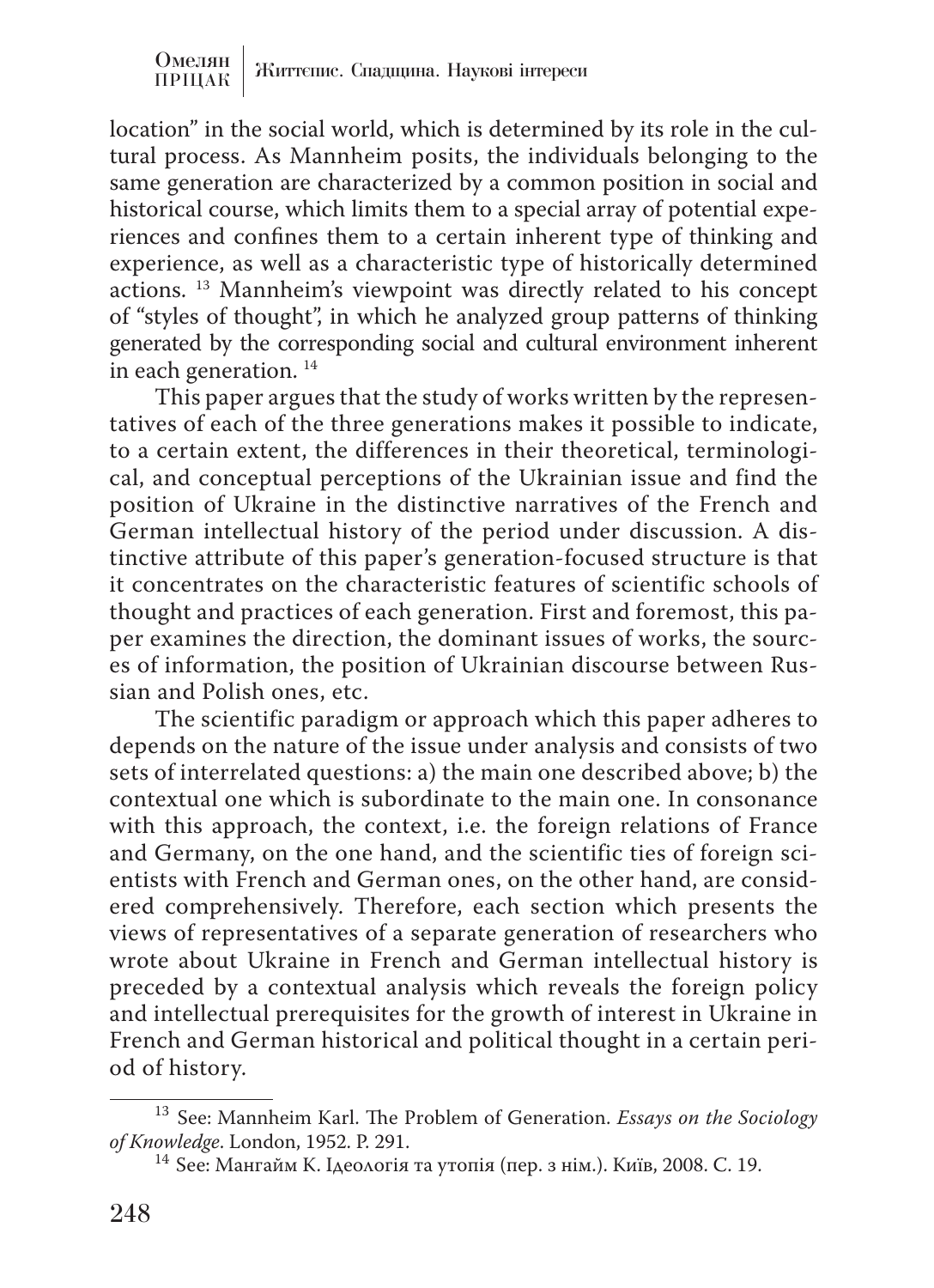Methodologically, the contextual issue is addressed based on implementing conceptual conclusions to the interaction of concrete and generalizing conclusions in the study of the history of a particular period, elaborated by the famous English theoretician of history Gordon Leff. 15 This generalization in history gains gravity not due to the comprehension of a range of individual original events, but also due to the internal logic of each element. 16

On the grounds of this approach, each of the three discourses from the late eighteenth and until the early twentieth centuries is to be presented with a brief introduction of the historical and geopolitical context in which most of the analyzed works emerged. For the first discourse, the coverage of political premise focuses on the main stages of the Franco-Russian conflict in North-Eastern Europe in the context of trends in European politics from 1762 until 1789 and the role of Ukrainian proponents of autonomy in their relations with German political circles in 1789 and the 1790s. The second discourse concentrates on France's foreign policy towards Eastern Europe and Russia during the reigns of Louis-Philippe I and Napoleon III. Furthermore, it covers the opposition in Prussian court and its pro-Ukrainian leanings in the court of Frederick William IV. The third discourse dwells on the geopolitical plans of the German Empire towards Ukraine from the 1880s to the end of the First World War and the shift of priorities in French foreign policy towards Eastern Europe and Russia during the Third Republic.

The elaboration of the intellectual premise requires drawing attention to the study of the heritage of Polish émigrés in France in the 1830s and 1860s (for the second stage) and the activity of Ukrainian diaspora and contacts of Ukrainian, French, and German scientists in the 1870s and 1910s (during the third period). In this instance, it should be noted that some French, Polish, and Ukrainian historians have studied the political and scientific heritage of Polish émigrés in France in the first half of the nineteenth century, which also influenced the development of Ukrainian Studies in French intellectual history. Of the utmost significance were the ideas of Franciszek Duchinsky (1816– 1893), Michael Czaikowski (1804–1886), and other scholars who had a momentous influence on German and especially French historical and

<sup>&</sup>lt;sup>15</sup> Leff G. History and Social Theory. London, 1969. Pp. 79–80.<br><sup>16</sup> Ibid. P. 57.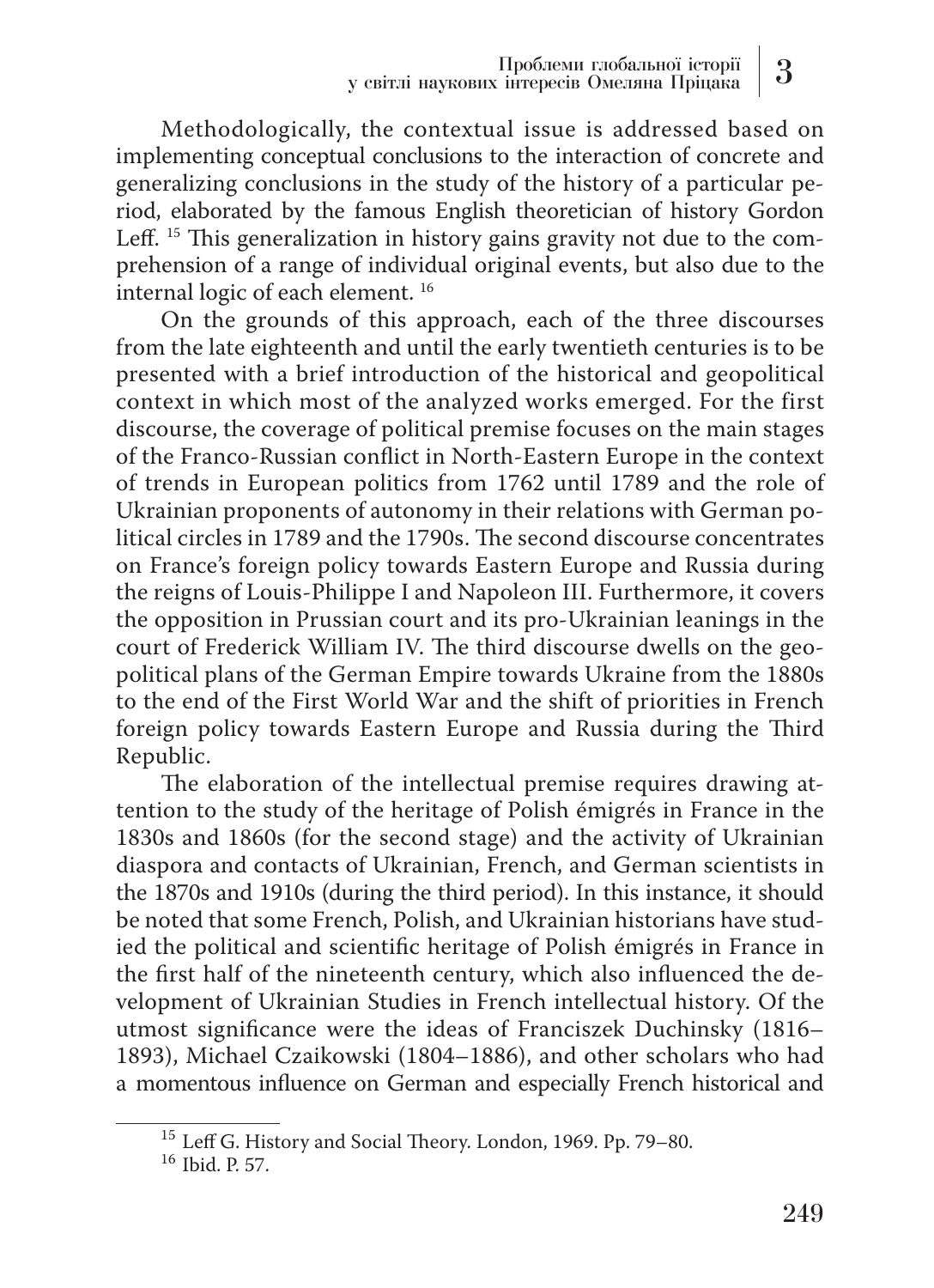political thought of that period, 17 as well as the activity of Ukrainian immigrants and researchers in France and Germany in the late nineteenth and early twentieth centuries, namely Mykhailo Drahomanov, Ivan Luchytskyi, Volodymyr Piskorskyi, Mykhailo Hrushevskyi, and Maksym Kovalevskyi, who established mutual productive contacts with German and French scientists who researched Ukrainian history and literature of that time. 18

However, it should be noted that the researchers mentioned above focused their attention predominantly not on the influence of Polish and Ukrainian diaspora and researchers on the creation of Ukrainian studies in French and German intellectual history or a comparative analysis of pertaining ideas and concepts, but rather on the perceived image of European peoples in the works of Polish immigrants, in particular the images of Ukrainians, as well as Russians and Turks, or on the issues of studying the views of these emigrants on ethnicity, race, civilization, the idea of the unity of Ukrainians and Poles, etc. A similar statement could also be made about the lack of proper historiographical studies on the influence of scientists from Ukraine who were immigrants or researchers in France and Germany in the late nineteenth and early twentieth centuries. In particular, no paper addresses the perception and image of Ukraine and the interpretation of Russian and Polish issues in this context by their French and German colleagues.

<sup>18</sup> See: Portal R. Russes et Ukrainiens. Paris, 1970; Joukovsky A. Mykhailo Hrouchevskyi. Sa vie et son oeuvre. Paris, 1997. 167 p.; Пріцак Омелян. Історіософія та історіографія Михайла Грушевського. Київ ; Кембрідж, 1991. 78 c.; Новікова О. О. В. К. Піскорський. Біографічний нарис. Піскорський В. К. *Вибрані твори та епістолярна спадщина*. Київ, 1997. С. 17–44; Лучицька М. В. Спогади. *Українознавчі студії та мемуари Івана і Марії Лучицьких (кінець 19 – початок 20 ст.)* / упор. Новікова О. О. Київ, 2007. С. 235–347; Потульницький В. А. Зарубіжні відрядження молодих науковців Київського університету Святого Володимира у 1870-ті рр. як засіб формування історика. *Ейдос*. Альманах історії та теорії історичної науки. Київ, 2016/2017. Вип. 9. С. 177–195.

<sup>17</sup> See: Борщак І. Україна в Парижі. Францішек Духінський. *Україна*. 1953. Ч. 9. С. 701–709; Grabski Andrzej Feliks. Historiografia i polityka. Warzawa, 1979; Rudnytsky Ivan L. Michal Czajkowski's Cossack Project During the Crimean War: An Analysis of Ideas. Rudnytsky Ivan L. *Essays in Modern Ukrainian History*. Edmonton, 1987. Pp. 173–186; Idem. Franciszek Duchinski and His Impact on Ukrainian Political Thought. *Ibid*. Pp. 187–203; Nowak Andrzej. Miedzy carem a rewolucia. Studium politycznej wyobrazni I postaw Wielkiej Emigracji wobec Rosji. 1831– 1849. Warszawa, 1994; Nowak Joanna. Gente Ruthenus, natione Polonus. Rusini w<br>refleksji Wielkiej Emigracji. Sprawy Narodowościowe. 2003. Seria nowa. 23. P. 43–62.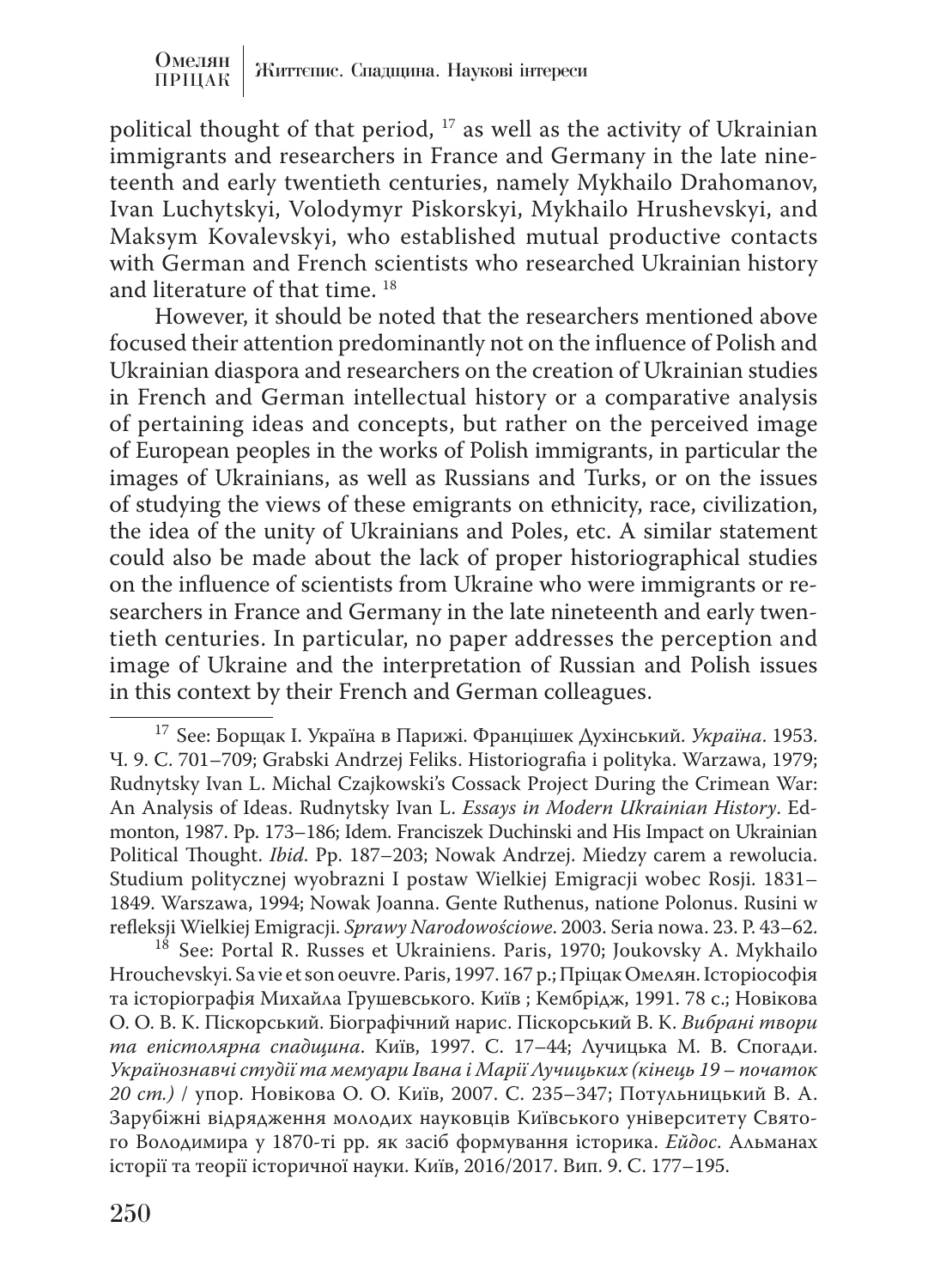Following this approach, in the process of elaborating on the context, attention should be focused not only on the relations of France and Germany with the respective states, i.e. Russia, Poland, and Ukraine, but also on the internal political situation in the countries under analysis, as well as interpersonal relations between politicians, scientists, and cultural luminaries, who had a significant influence on the course of the studied events. These numerous connections and interpersonal relationships constitute an important factor which unites the events which took place in the foreign and domestic affairs of French and German sociopolitical and cultural life. This approach requires the analysis not only of the political and diplomatic aspects of Ukrainian-French and Ukrainian-German relations, but also of the main factors which influenced the attitude of the French and German governments to the Ukrainian issue between the 1770s and 1790s, 1850s and 1860s, as well as 1870 and 1918. Considerable attention is paid to the individual factors and the influence of particular politicians and public figures on the policy of France and Germany towards Ukraine and Ukrainians.

It is also worth mentioning that during the years of Ukrainian independence, many Ukrainian historians have prepared and defended several PhD theses devoted to certain conceptual aspects of the problem, in particular, the cultural relations of Ukraine and France in the nineteenth and early twentieth centuries, the cultural, educational and scientific activity of Ukrainian emigrants in the French Republic during the interwar period and the French policy towards Ukraine and its western Galicia region in 1918–1923. 19 Furthermore, several Ukrainian researchers have

<sup>19</sup> Кураєв О. О. Культурні зв'язки України і Франції у другій половині 19-го – на почату 20 ст. (1851–1917) : дис. ... канд. істор. наук. Спец. 07.00.03. «Загальна історія». Київ : Інститут історії України АН України, 1992. 162 с.; Городня Н. Д. Політика країн Антанти та США щодо державності України (1917–1919) : автореферат дис. ... канд. істор. наук. Київ, 1995. 24 с.; Череватюк В. Б. Громадська, культурно-освітня та наукова діяльність українських емігрантів у Франції в 20-х – 30-х рр. 20 ст. : дис. ... канд. істор. наук. Інститут української археографії. Київ, 1996. 197 с.; Довгань Ю. Л. Політика Франції, Великої Британії та США щодо національної державності України в 1917–1920 рр. у вітчизняній та українській зарубіжній історіографіях : дис. ... канд. істор. наук. Київ, 2006. 186 с.; Бочан П. О. Україна в поглядах німецьких і французьких вчених, послів і мандрівників 17–19 ст. : дис. ... канд. істор. наук. Чернівецький університет ім. Федьковича. Чернівці, 2008. 199 с.; Тичка Г. М. Східна Галичина у політиці Франції (1918–1923) : дис. ... канд. істор. наук. Львівський національний університет імені Івана Франка. Львів, 2018. 168 с.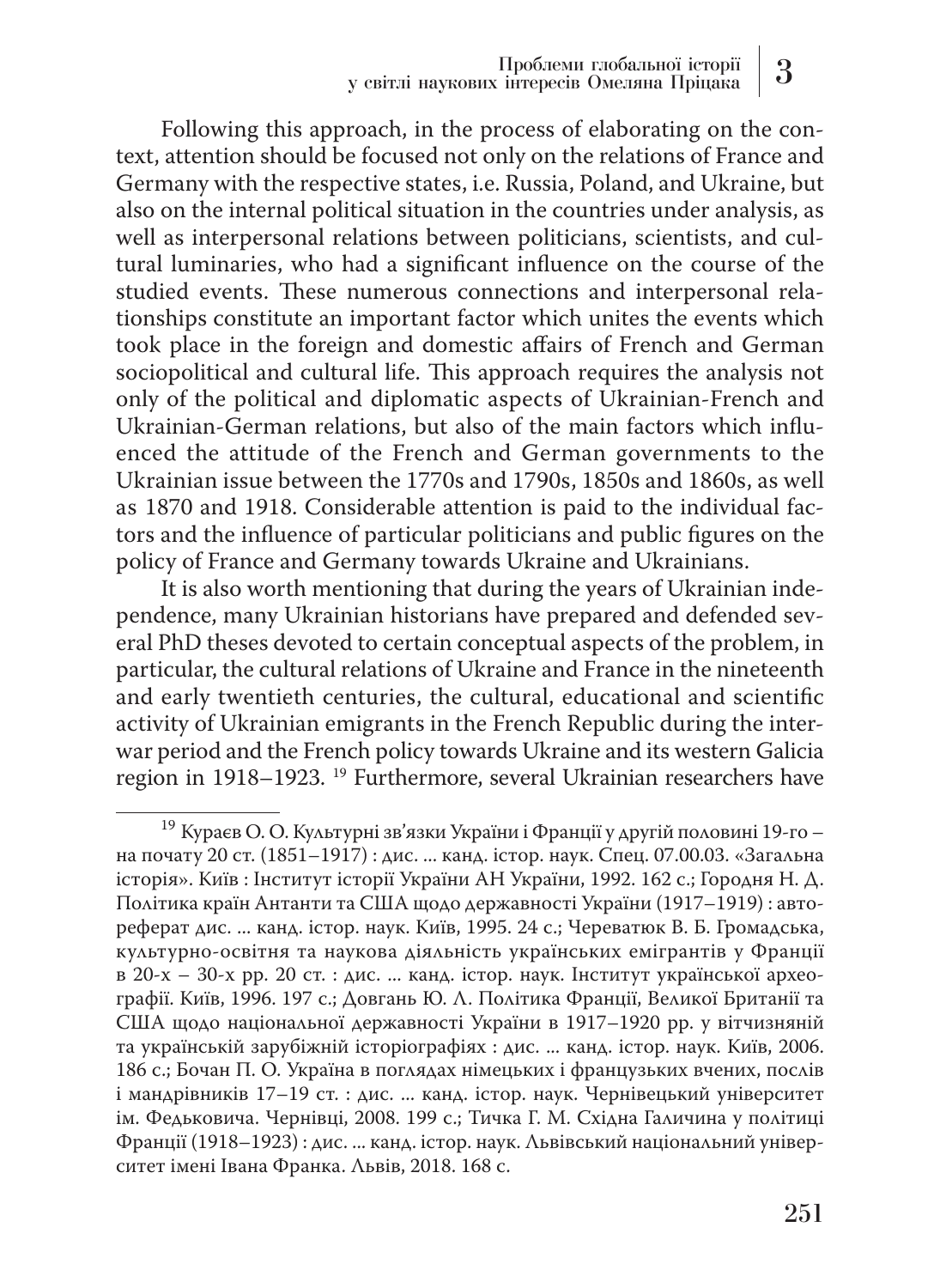prepared in-depth works on both French 20 and German 21 discourse on Ukraine over the past decades.

While considering the issues addressed in this paper, it is also important to show how the "Ukraine" concept of the authors studied fits into their vision of the "Germany" and "France" concepts, the role of France in Europe during the reign of Napoleon III and Germany during Bismarck's period, in particular, the French and contemporary German pursuits in Eastern Europe. It is equally important to determine which of the studied intellectuals used only the Polish and Ukrainian issue as a viewpoint which opposes the Russian issue, e.g. German perception of Ukrainians as a "federal-democratic" and "egalitarian" nation opposed to the Asian-Mongol authoritarian power further to the East. In addition, it should be pointed out which of these authors was imbued with altruistic ideas of the liberation of Poland and Ukraine from the Russian rule.

The main subject of the research is French and German historical, political, and philosophical history of ideas with a focus on "Ukraine" concept during the so-called 'long' nineteenth century. The scientists and politicians whose legacy is examined in this paper worked, on the one hand, in three distinct periods in the history of Imperial and Republican France, which unfolded from the end of the eighteenth until the beginning of the twentieth century, and, on the other hand, the Prussian monarchy and the German Empire in the same period of history. Therefore, the methodology mentioned above serves as a basis for this paper in its aim to reproduce and analyze views of several representatives of each of the three generations of French and German intellectual history, who touched upon certain problems of Ukrainian history,

<sup>&</sup>lt;sup>20</sup> See the works by the researcher Oksana Ivanenko: Іваненко О. Українська тема у французькій публіцистиці, мемуарній та художній літературі першої половини 19 ст. *Міжнародні зв'язки України: наукові пошуки і знахідки*. Київ, 2006. Вип. 15. С. 433–436; Idem. Співробітництво Університету Св. Володимира з науково-освітніми центрами Франції в галузі гуманітарних наук (друга пол. 19 – поч. 20 ст.). *Ibid*. 2007. Вип. 46. С. 121–129; Idem. Українсько-французькі взаємини в сфері науки та освіти другої половини 19 – поч. 20 ст. *Україн-*

<sup>&</sup>lt;sup>21</sup> See: Кураєв О. О. Українська проблематика в німецькій літературі першої половини 19 ст. *Україна в історії Європи* / за ред. С. Віднянського. Київ, 2020. С. 40–83; Idem. Politische und wissenschaftliche Aspekte der Entstehung deutscher Ukrainekunde des XX Jh. (1905–1916). *Jahrbücher für Geschichte Osteuropas*. 2002. No. 1. S. 94–101.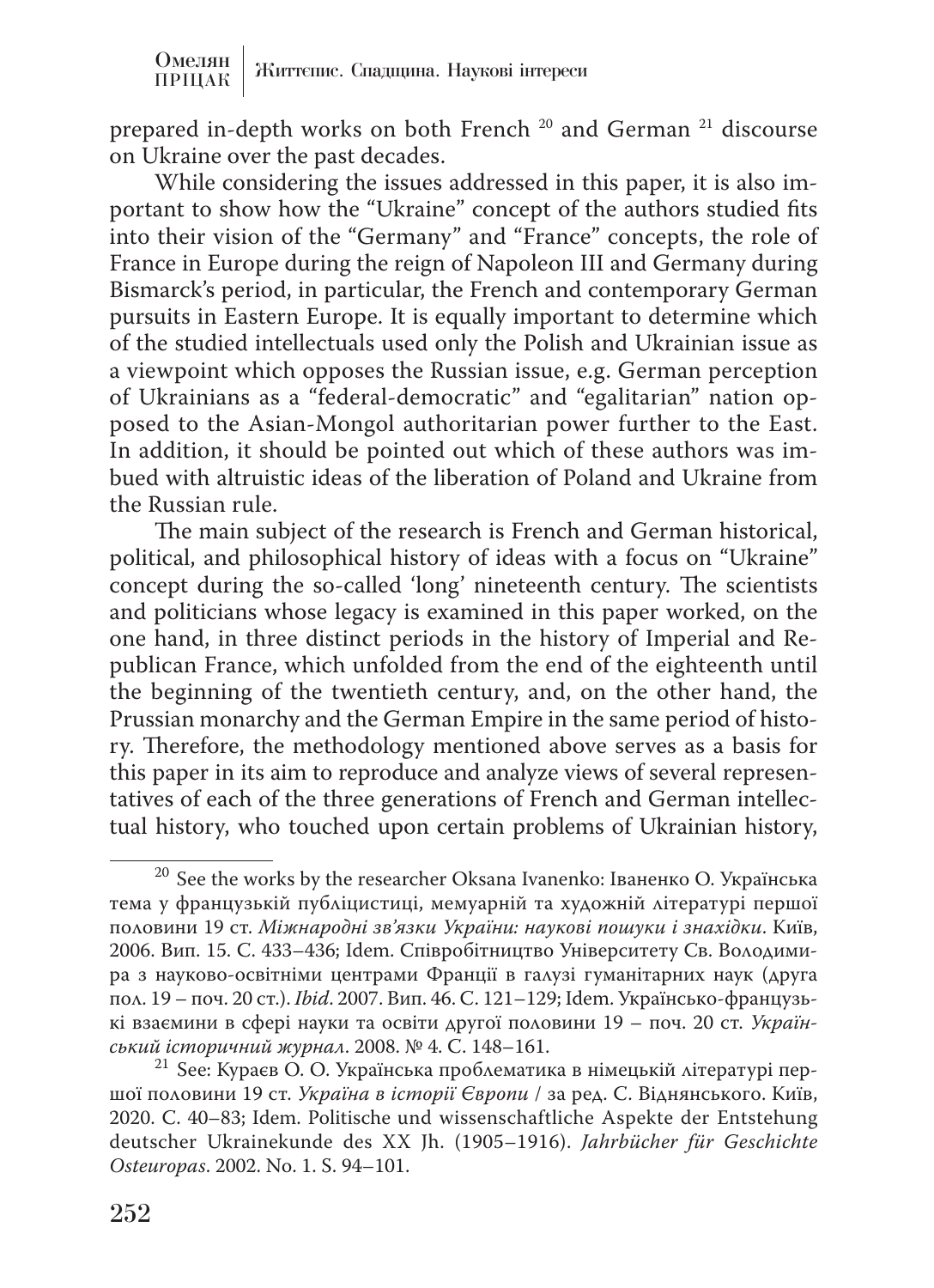culture, politics, ethnography, etc. in their works, taking a direct part in each of the three historical discourses. The following paragraphs of the paper look at these three generations in more detail.

**The first generation.** This paper distinguishes two fundamental political and intellectual factors which determined the emergence of discourse about Ukraine in the French and German intellectual history at the end of the eighteenth century. First of all, one can name the Franco-Russian conflict in North-Eastern Europe while speaking about the context of trends in European politics from 1762 until 1789, and, secondly, the covert activity of Ukrainian autonomists in relations with German politicians in the 1789–1790s, which was the reason for the dissolution of the Ukrainian autonomous Cossack Hetmanate state at the end of the eighteenth century and the corresponding steps of the Ukrainian aristocratic elite aimed at its restoration. 22

French scientists and politicians who launched the Ukraine-centered discourse approximately at the end of the eighteenth century constitute the first of the three generations studied in this paper. Among the French intellectuals who studied the countries of Eastern Europe in the second half of the 18th century, two viewpoints were developed in relation to the Ukrainian Cossack state: a) Ukrainophillic, which was represented by the historian and translator Nicolas-Gabriel Le Clerc (1726–1798) and the historian Jean-Benoît Schérer (1741–

<sup>&</sup>lt;sup>22</sup> For details, see: Потульницький Г. Світова та вітчизняна історіографія кінця 19 – початку 21-го ст. про місію українського поета Василя Капніста до Берліна у квітні 1791 р. *Наукові записки*: збірник праць молодих вчених та аспірантів Інституту української археографії НАН України. Київ, 2012. Т. 25. С. 292–299; Idem. Українофільські та русофільські тенденції щодо козацького питання у науковій спадщині французької інтелектуальної еліти у другій половині XVIII століття. *Славістична збірка*. Вип. 4. Збірка статей за матеріалами Четвертих Міжнародних наукових Соханівських читань (Київ, 17 листопада 2017 р.). Київ, 2018. Вип. 4. C. 214–226; Idem. Теоретико-методологічні аспекти проблеми легітимації ідеї козацької державності в менталітеті Французького королівства XVIII століття. *Наукові записки*: збірник праць молодих вчених та аспірантів Інституту української археографії НАН України. Київ, 2013. Т. 27. С. 132–141; Idem. Річ Посполита в контексті антиросійської політики Франції в епоху правління Людовіка XV (1715–1774). *Гісторычныя шляхі, узаемадзеяние і узаемауплывы беларускаго народа і суседзяу*: зборнік науковых артыкулау. Гомель, 2014. С. 15–19.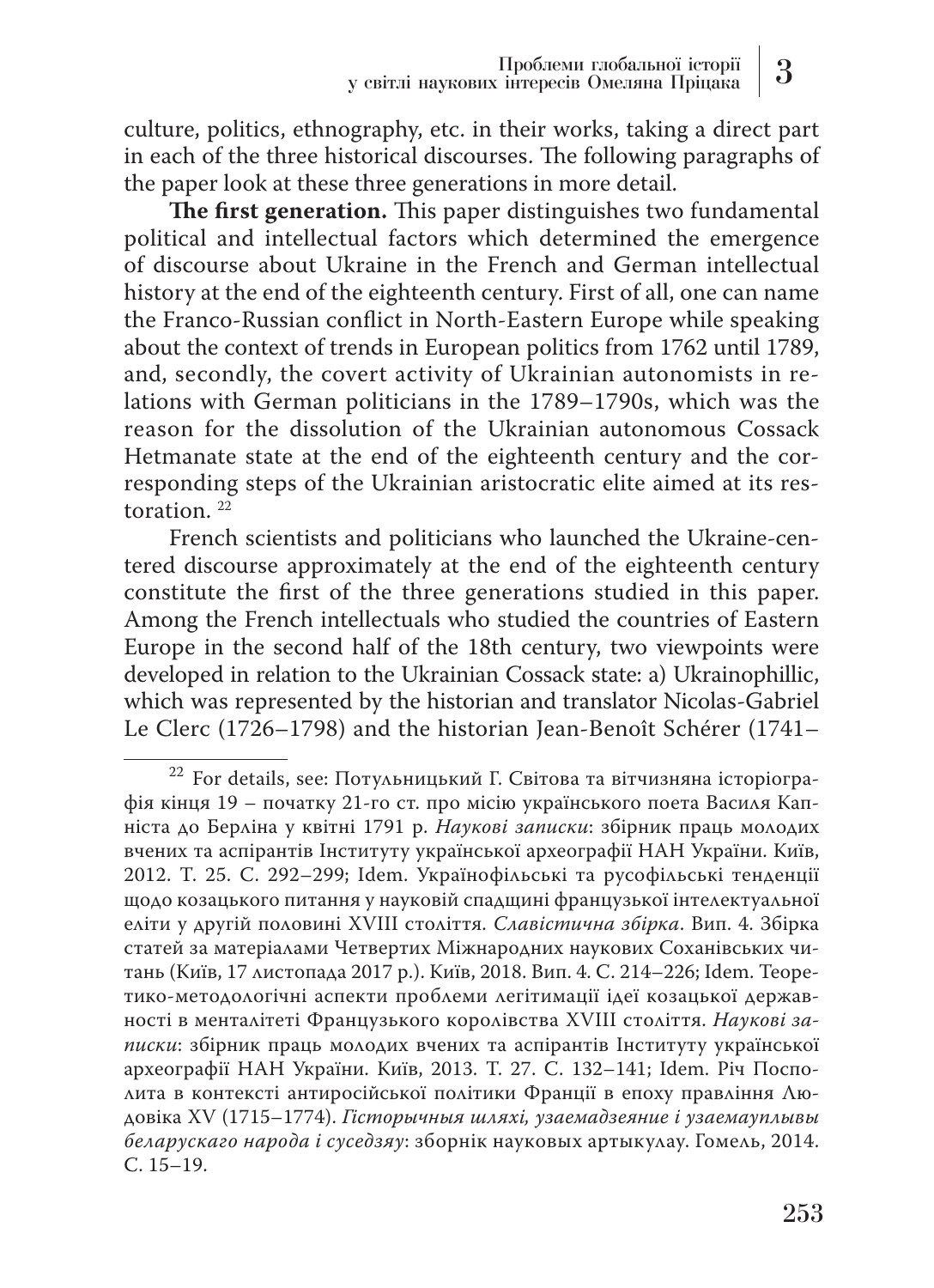1824); 23 b) Russophillic, which was represented by the historian and translator Pierre Charles Lévesque (1736–1812). 24 While Le Clerc and Schérer defined the Cossacks as a separate ethnic group capable of independent political and cultural development, then their main opponent Lévesque, on the contrary, did not perceive the Ukrainian language and culture as something to exist outside the much more pervasive and influential Russian context. 25

At the same time in Germany, as in France, some authors vividly reflected Russophillic views in their work about Ukraine, as well as historians who professed Ukrainophillic views on the problem of the position of Ukraine and the identity of its people. For instance, Russophillic stance was displayed by August Wilhelm Hupel (1737–1819), a German author who wrote a lengthy essay on Ukraine and the Ukrainian Cossacks in 1790. 26 In Hupel's description of the policy of the Polish government towards the Cossacks, he tried to consider this complex issue from several frames of reference. He supported the Polish reforms aimed at decreasing the number of Cossacks and depriving them of their privileges due to his opinion that the Polish-Lithuanian Commonwealth was forced to take these steps because of 'trickery and abuse of rights' on

 $24$  Levesque P.-Ch. Histoire de Russie, tirée des chroniques originales, de pièces authentiques, & et des meilleurs historien de la Nation. Paris, 1782. T. 1; Yverdon, 1783. T. II–V; Idem. Histoire des différents peuples soumis à la domination des Russes ou suite de l'histoire de Russie. Paris : Chez Debure l'ainé, 1783. T. I. 537 p.; T. II. 500 p.; Mazon A. Pierre-Charles Levesque – humaniste, historien et moraliste. *Revue des Études slaves*. Paris, 1963. Vol. 42; Somov V. Pierre-Charles Levesque, protégé de Diderot et historien de la Russie. *Cahiers du Monde russe.*

<sup>25</sup> For details, see: Потульницький Г. Українофільські та русофільські тенденції щодо козацького питання у науковій спадщині французької інтелектуальної еліти у другій половині XVIII століття. *Славістична збірка*. Вип. 4. Збірка статей за матеріалами Четвертих Міжнародних наукових Соханівських<br>читань (Київ, 17 листопада 2017 р.). Київ, 2018. Вип. 4. С. 214–226.

<sup>26</sup> Hupel A. W. Von der Kosaken. Nebst andern kürzen Aufsätzen. Der nordischen Miscellaneen 24stes und 25stes Stück. Riga : J. F. Hartnoch, 1790. 284 S.

<sup>&</sup>lt;sup>23</sup> Le Clerc N.-G. Histoire physique, morale, civile et politique de la Russie Ancienne*.* Paris (Chez Froullé), 1783. Vol. I–III; Scherer J.-B. Annales de la Petite-Russie, ou histoire des Cosaques-Saporogues et des Cosaques de l'Ukraine ou de la Petite-Russie, depuis leur origine jusqu'à nos jours. Paris : Chez Cuchet, 1788. T. I. 328 p.; Idem. Annales de la Petite-Russie, ou histoire des Cosaques-Saporogues et des Cosaques de l'Ukraine ou de la Petite-Russie, depuis leur origine jusqu'à nos jours. Paris : Chez Cuchet, 1788. T. II. 387 p.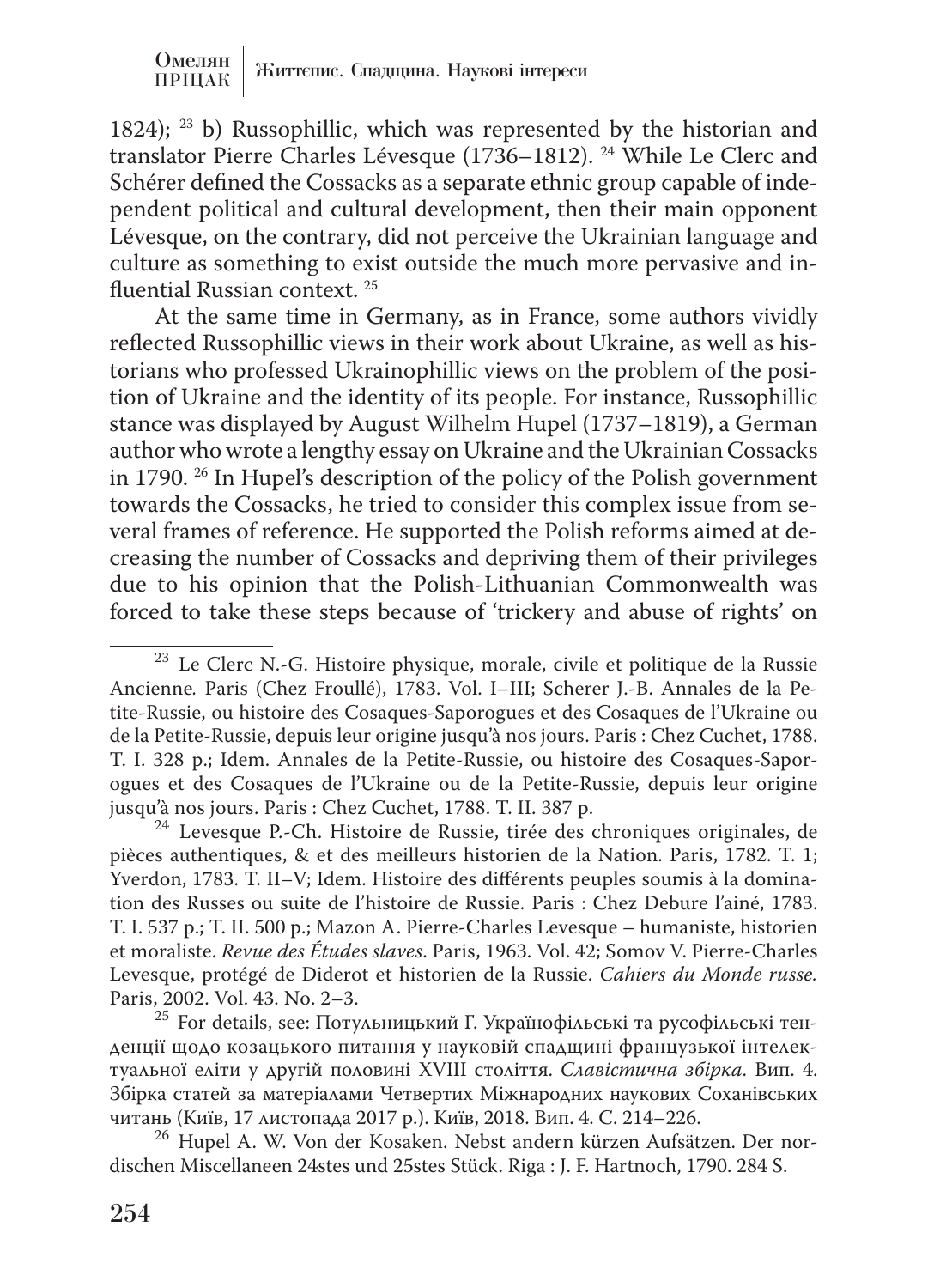part of the Cossacks. In line with his reasoning, Hupel saw the Cossacks as a direct threat to the integrity of the state, since "their incursions were impetuous and could provoke new wars". <sup>27</sup> Concurrently, however, the researcher condemns the unfair seizure of Cossack lands by a wealthy aristocratic social class of Polish magnates, increased taxation of the Ukrainian population and their forced conversion into the Catholic faith. As a result, writes Hupel, the Cossacks had not only sufficient reasons to defend their land, but were forced to do so.

He approaches the policy of the Russian Empire towards the Ukrainian Cossacks from a completely different viewpoint. In the first chapter of his work, Hupel writes that Russian monarchs previously were the legitimate rulers of Ukraine and the March Articles, a treaty signed in 1654 after the Pereyaslav Council between Moscow and the Cossack elite, only returned the Ukrainian Cossacks to their old rulers. This idea continues in the text describing the events of the Khmelnytsky Uprising of 1648–1657, a rebellion of Cossacks and peasantry against Polish rule*:* "...he [*Bohdan Khmelnytsky – H. P.*] did not find a better way to ensure the security of himself and his people than to unite again with the people from whom the ancestors of the Cossacks descended, namely, to bow to the tsars of Russia, who already had a reasonable right to Little Russia". 28

Hupel also justifies the disbanding of the Zaporozhian Sich, thereby denying Schérer's statement that the Russian government made a mistake when it dissolved this autonomous polity in 1775. According to Hupel, this step of the Russian Empire was substantiated, as "the Cossacks often changed their rulers, and did display proper loyalty and obedience to any of them", to which he adds that the Cossacks were known for their lack discipline, a trait which caused problems on the border of the empire. 29

The essence of Hupel's essay can be summarized by the following quote, which also concluded his work: "our century, especially its last three decades, irrefutably show that the Cossacks, after their structure based on privileges and their abuse was significantly changed, became useful, good, calm (even, if I may say so, satisfied and happy) members of the state". 30 These words clearly demonstrate not only the desire to

255

<sup>27</sup> Ibid. S. 197–198.

<sup>28</sup> Ibid. S. 200.

<sup>29</sup> Ibid. S. 209–212.

 $30$  Ibid.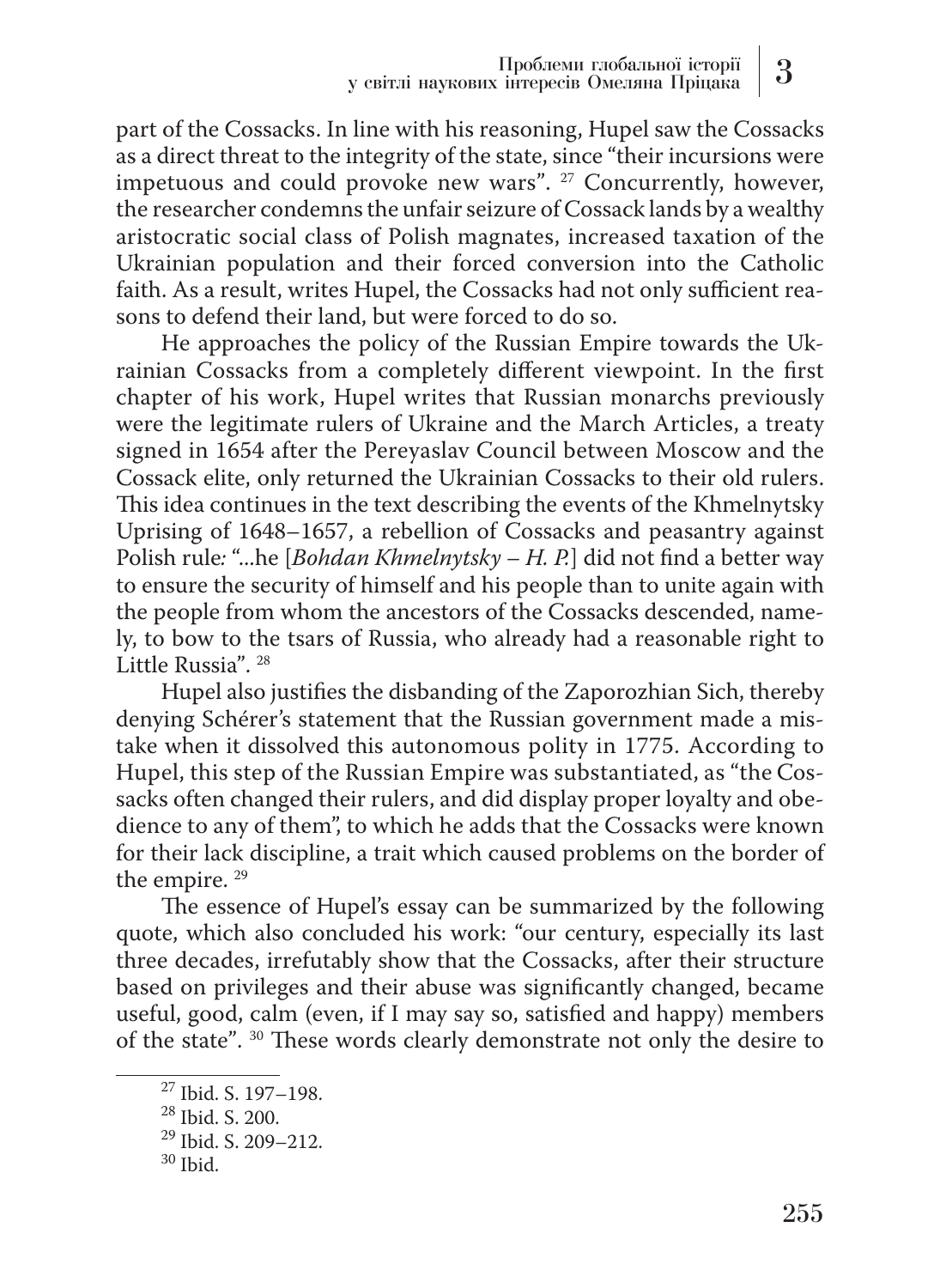justify the steps taken by the Russian government in order to stamp out the Ukrainian Cossacks, but also to show that the Cossacks as a strong force no longer existed and would not exist in the future.

On the other end of the spectrum, pro-Ukrainian sentiments were expressed by Johann Christian von Engel (1770–1814), another Germanspeaking researcher of that period. A graduate of the Universities of Presburg and Göttingen, Engel gained substantial knowledge of Eastern European history from his work on primary sources. His dissertation, published in 1790, was specifically devoted to the Ukrainian Cossacks. 31 Engel was working on it at the time when the last partition of Poland took place, and so his research on the fate of this state, to the decline of which the Cossacks had made a crucial contribution, brought his attention to the history of Ukraine as well. In his work, he compares the Cossacks with both Spartans and Knights of Malta, and even advocates for the military superiority of the Cossacks in comparison with the Maltese.

In 1792, Engel's lengthier work devoted to the history of Eastern European Galicia was published. 32 In his monograph, Engel examines Galicia while taking into account hereditary succession instead of nationality, and disputes with imaginary contenders for the Principality of Halych, such as Russia, Poland, and Lithuania, defending the hereditary rights of the Hungarian crown to rule over it.<sup>33</sup> The second volume, which was written by Engel for the multi-volume global history and published in the same year as his work on the history of Galicia, dealt with the history of Ukraine and the Ukrainian Cossacks.<sup>34</sup> In his research, Engel clearly expresses the idea that Ukrainians and Russians are

 $^{31}$  Engel J. Chr. Commentario de republica militari seu comparatio Lacedae-moniorum Creetensium et Cossaccorum. Göttingen, 1790.

 $32$  Engel J. Chr. Geschichte von Galitsch und Wladimir bis 1772. Verbunden mit Auseinandersetzung Verteidigung der Österreichisch-Ungarischen Besitzrechte auf diese Königreiche*.* Wien, 1772. B. 1–2. In a slightly altered form, this work made a part of multi-volume series on global history, which was initiated by the Learned Society of German and English Scholars in 1790 under the title 'Fortsetsung der Allgemeinen Welthistoriae durch Gesellschaft von Gelehrnten in Deutschalnd und England ausgefertigt' (Eng. Continuation of General Global History: Prepared by the Learned Society of German and English scholars). It appeared as a separate volume of this history, named as the "Geschichte von Halitsch und Wladimir". Halle, 1796.<br>S. 399–685.

 $^{33}$  Engel J. Chr. Geschichte von Galitsch und Wladimir bis 1772. S. 677–685.  $^{34}$  Engel J. Chr. Geschichte der Ukraine und Ukrainische Kosaken. Halle, 1796.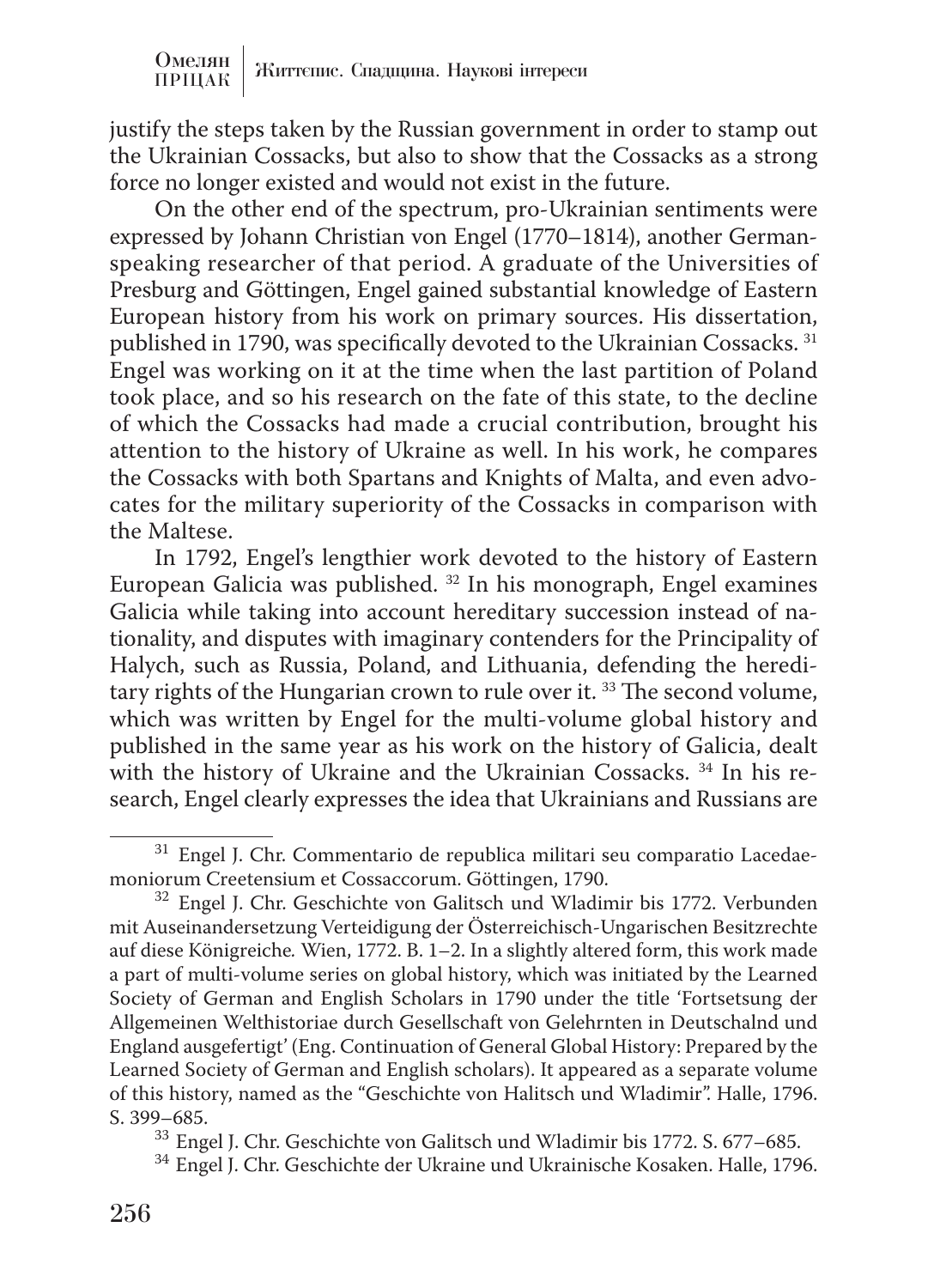two different peoples, although he emphasizes that they had the same religion and that the origin and language of the two peoples were not much different. 35 Whereas the history of Ukraine of the centralized Kyivan or later disunited feudal periods for Engel are not to be treated on their own, but within the scope of a larger Rus' history, the history from the fourteenth century and onwards, when the western territories of Rus' began to become a part of Lithuanian nobility, is considered from a completely different point of view. When addressing the question of the emergence of the Cossacks and their relations with Poland, Engel writes: "the Ukrainian Cossacks were a calm people: at first, they responded to the insolence of the Polish nobility and clergy only by a quietly escaping away; but when they saw that the Polish wanted their destruction, they, naturally, took the situation into their own hands in order to protect themselves against the unbearable yoke of the Polish saber. Thus, who should be deemed to be right: the Cossacks or the Polish state that they once defended...?". 36 Engel condemns the Polish policy towards the Cossacks and all Ukrainian people, which led to the Uprising of Bohdan Khmelnitsky, a person he highly appreciates as the creator of the first Cossack state. 37 He also describes Ivan Mazepa as a Ukrainian patriot and believes that Moscow managed to exploit the Ukrainian Cossacks more efficiently than Poland did because when Moscow was certain that it could do without the help of Cossacks, it began to dismantle their independence until it was no more. 38

**The second generation**. This discourse, which directly dealt with the position of Ukraine between Russia and Poland, is represented by the second generation of French and German historians. In contrast to the previous chapter on the discourse of the end of the eighteenth century, examined by the author of this paper in a number of his other works, this section covers its subject to a limited extent, since only further thorough research will allow ascertaining previously outlined inherent trends, features, and comparisons.

The foreign policy and intellectual prerequisites for a creation of the image of Ukraine in the French and German intellectual history in a half of the nineteenth century were determined by three factors of international politics of that time period: (1) restoration of the anti-Russian

 $\frac{35}{36}$  Ibid. S. 194.<br> $\frac{36}{37}$  Ibid. S. 3, 190, 211.<br> $\frac{38}{36}$  Ibid. S. 288.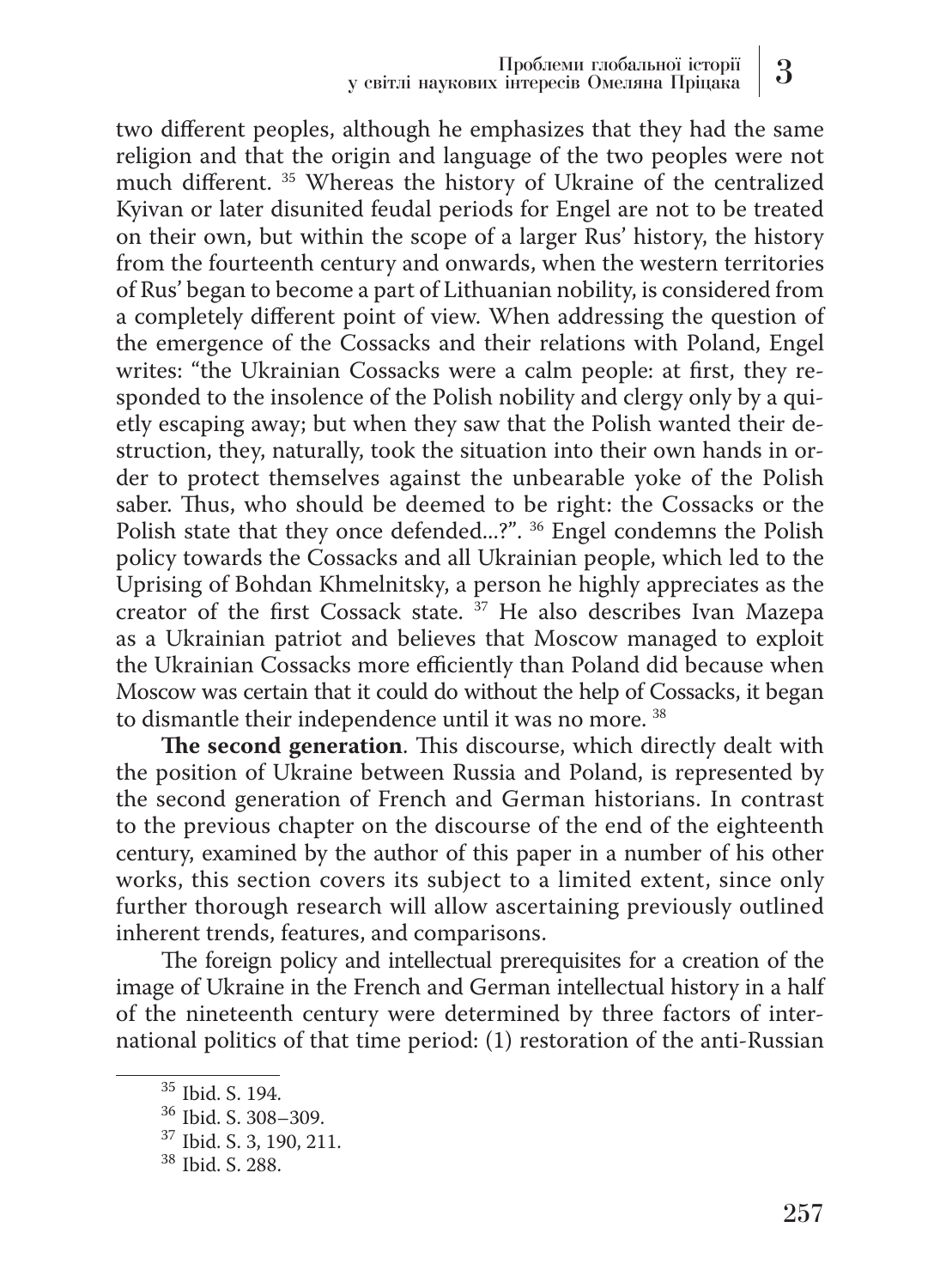sentiment in French foreign politics during the reign of Louis Philippe I and especially Napoleon III; (2) political plans for the partition of Russia and liberation of Ukraine and Poland, which were conceived and attempted to be implemented by the then powerful opposition of the aristocrats with Ukrainophillic disposition in the Prussian court of Friedrich Wilhelm IV; (3) depiction of the image of Ukraine as a common homeland of Ukrainians and Poles in the creative and political works of the Great Polish Emigration in France in the 1830s, which had a decisive influence on the development of Ukrainian studies primarily in French, but also to a large extent in German intellectual history.

The second generation includes French scientists and politicians of the Second Republic and Second Empire, who revived the discourse about Ukraine in the period from the 1840s to 1860s, a move made mainly due to the foreign policy plans of Napoleon III. In addition, the second generation includes politicians and historians who held leading positions in French politics and historiography during the 1840s and 1860s period of the July Monarchy and the Second Empire. On the one hand, it was constituted of French scientists, among whom we distinguish the pro-Polish direction, represented by such figures as Jules Michelet (1798–1874), Victor de Mars (1817–1866), and Cyprienne Robert (1807–1865). 39 However, the majority of scientists belonging to the second-generation were pro-Ukrainian, e.g. Auguste Viquesnel (1800– 1867) and Henri Martin (1810–1883). 40 On the other hand, among the

 $^{39}$  Cheve Ch. F. La Pologne: sa constitution, son histoire et ses decemdrements. Paris, 1861. 191 p.; Idem. Histoire complete de la Pologne depuis ses premiers origines jusqu'a nos jours. Paris, 1863. T. 1. 264 p.; Robert C. Des origins slaves. Paris, 1852. 216 p.; Idem. La Conjuration du panslavisme et l'insurrection polonaise. *Revue des Deux Mondes*. 1846. T. 13. P. 1110–1127; Idem. Le monde slaves, son passe, son etat present et son avenir. Paris, 1852. T. 2. 370 p.; Idem. Les deux panslavismes. *Revue des Deux Mondes*. 1846. T. 16. P. 452–483; Idem. Les deux panslavismes. Situation actuelle des peuples slaves vis-a-vis de la Russie. Paris ; Leipzig, 1847. 63 p.; Mars Victor de. La Pologne, ses anciennes provinces et ses veritable limites. *Revue des Deux Mondes*. 1863. T. 45. P. 497–527. <sup>40</sup> Martin Henri. Russie et l'Europe. Paris, 1866; Idem. Les Napoleon et les

frontiers de la France. Paris, 1874; Idem. From druidic traditions to republican politics. *Journal of Contemporary History*. 1972. No. 7.3. Pp. 53–64; Viquesnel A. Les Polonais, les Ruthenes et les Lithuaniens. Coup d'oeil sur l'histoire de l'Eglise, Ruthene, le groupe des Cosaques petits-russiens. Lyon, 1865; Idem. Coup d'oeil sur quelques points de l'histoire generale des peuples slaves et de leurs voisins les Turcs et les Finnois. Paris, 1861; Marmie X. Le pays des Cosaques. *Du Danube au Caucase: voyages et litterature*. Paris, 1854. P. 335–385.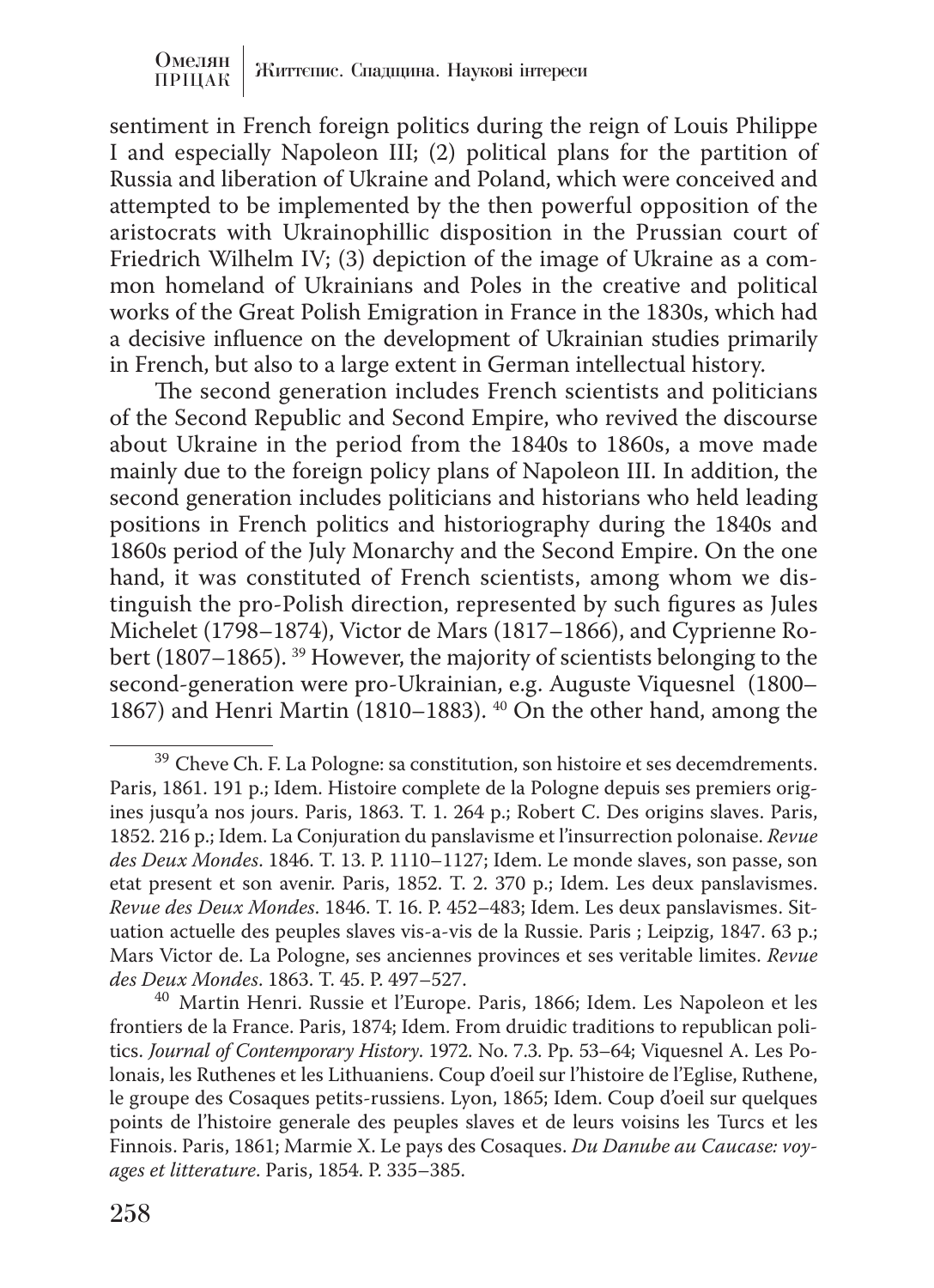figures who belong to the second generation were senators of the Second French Empire, who also held pro-Ukrainian views, e.g. Theodore Casimir Delamarre (1797–1870), Hippolyte Carnot (1801–1888), and Prosper Mérimée (1803–1870). 41

Delamarre, an editor of the influential La Patrie magazine during the Second Empire and a close friend of Napoleon III, petitioned the French Senate in 1868 to implement a reform in teaching global history courses in French educational institutions, primarily universities. In his address, published in 1869 under the title "Fifteen Million-Strong European People that the History has Forgotten", Delamarre calls the Russian Empire a country of invaders, mentioning primarily Ruthenians, Lithuanians, and Poles among the subjugated peoples.<sup>42</sup> After noting that the Ukrainian people had not been eradicated, Delamarre defines Ukrainians as separate and independent people, whose history "does not coincide with the history of Poland, and even less with the history of Muscovite Russia; it has its traditions, its language and character". 43 The politician notes, "Belarusians, Little Russians, and Poles are genuine Slavs, forcibly annexed by Muscovites at various periods to their empire and appropriated their Rus' denomination in order to assume a European pretense". 44

<sup>42</sup> Delamarre C. Un people europeen de quinze millions oublie devant l'histoire. Paris, 1869. Taken from: Evain E. Le Probleme de l'independence de l'Ukraine

 $^{\rm 43}$  Ibid. P. 79. <br> $^{\rm 44}$  Ibid. P. 87. It should be noted that Delamarre's statements were greatly influenced by the race theory of Franciszek Duhinsky, a Polish emigrant with ukrainophile views (1816–1893). Refer to: Потульницький В. Український консерватизм в 19 – на початку 20 ст. *Український археографічний щорічник*. Київ, 2001. Вип. 5/6. С. 80–112; Nowak Joanna. Kontrowersje wokół Franciszka H. Duchińskiego zapomnianego polskiego historyka i etnografa. *Sprawy Narodowościowe*. 2000. Р. 115–123; Wrzesińska Katarzyna. Ariowie i Turańczycy. Poglądy Franciszka H. Duchińskiego na temat rasy i cywilizacji. *Sprawy Narodowościowe*. 2015. Seria nowa. 46. Р. 46–63.

<sup>41</sup> Carno H. Corps legislativ. *Journal Officiell de l'Empire Francais*. 1868. 18 Juillet. No. 200; Delamarre C. Qu'est ce qu'un Russe ?: etude ethnographique d'apres Viquesnel. Paris, 1871. 48 p.; Idem. Un peuple europeen de quinze millions oublie devant l'histoire. Paris, 1869; Idem. Carte ethnographique demonstrant la pluralite des langues, des literatures et des peuples Slaves*. Bulletin de la Societe de geographique*. 1868. Juli – Dec. 314 p.; Merimee P. Bogdan Chmielnicki. Faxsimile de l'edition originale. Paris, 1865; Idem. Les Cosaques d'Ukraine et leurs derniers atamans. *Le Moniteur Universe*. 21–23 Juni 1854; Idem. Les Cosaques d'Ukraine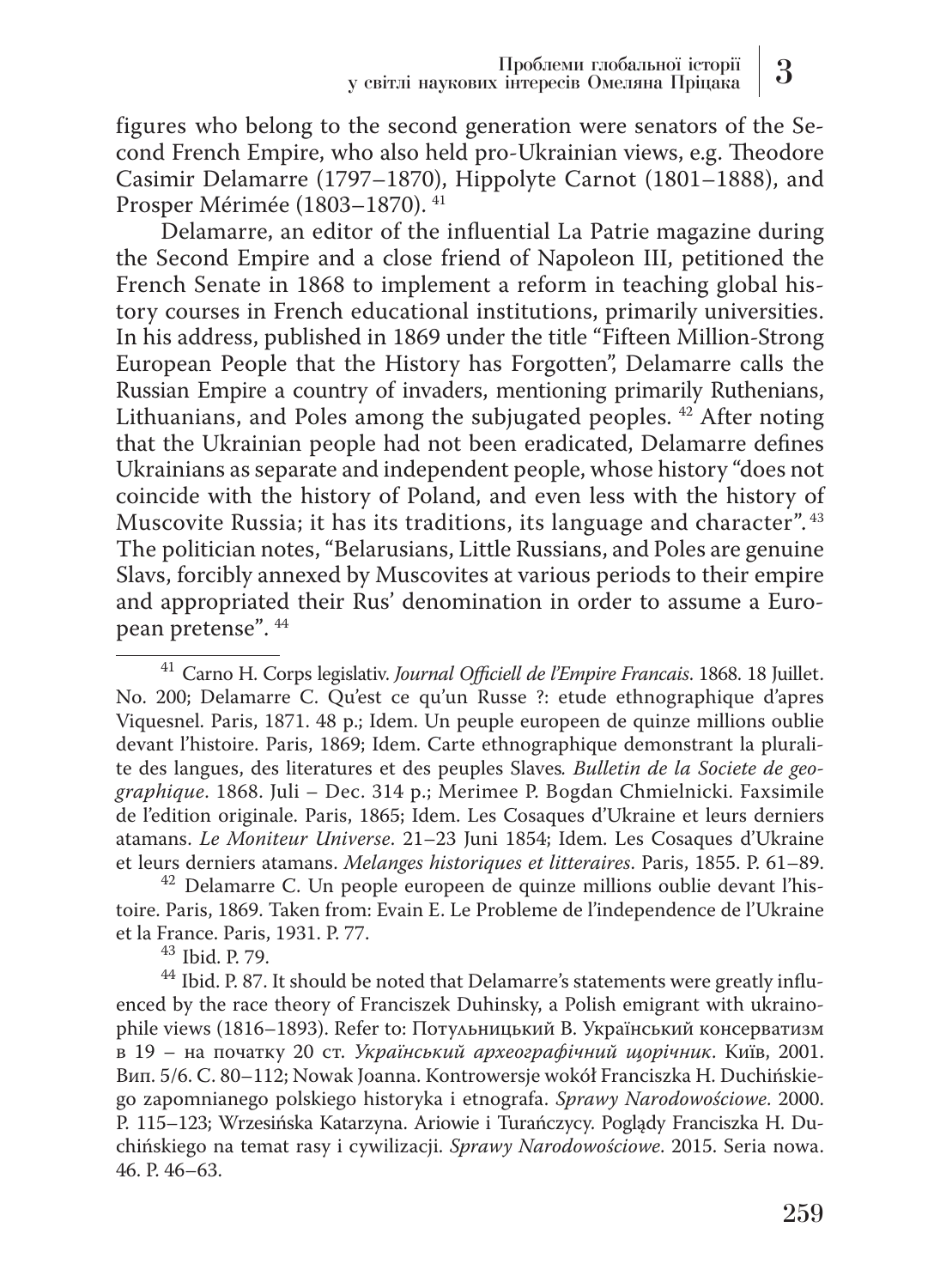Омелян |<br>ПРИСТЕ | Життєпис. Спадщина. Наукові інтереси ПРІЦАК

The prominent French writer Mérimée was another famous political figure of the Second Empire interested in the search for the position of Cossack Ukraine between Poland and Russia. He believed that the transition of the Cossacks under the rule of the Russian Empire greatly contributed to a significant increase in the imperial strength and influence and at the same time led to the decline of Poland. According to Mérimée, it was the mistreatment of Cossacks that eventually led to the decline of the Cossack autonomy itself, and to the downfall of the Polish state. 45 He portrays Bohdan Khmelnytsky as a wise politician who knew how to manipulate people and was a person largely responsible for the bestowal of the Polish crown upon John II Casimir head. Such king of Poland was useful to Khmelnytsky since he gave the Ukrainian hetman a free hand to act at his own discretion while being a guarantee that the Polish-Lithuanian Commonwealth would exist as a weak state, for the king only nominally ruled the Cossack Ukraine, which was under the leadership of Khmelnytsky. 46

In addition to such politicians as Delamarre and Mérimée, the pro-Ukrainian sentiment among the French intellectuals of the Second Empire was shared by Viquesnel and Martin, well-known historians and ethnographers of that time. Viquesnel was interested in Duchinski's theory and wrote several works on the origin of the Ruthenians, Poles, and Muscovites, e.g. research in which he draws a distinction between the three peoples.  $\frac{47}{7}$  In another work, Viquesnel presents his differentiation of the four Russias or Rus' (he did not distinguish between these two notions), calling these Ruses Norman, Slavic, Finnish and Turanian (i.e. Tatar-Finnish), respectively. All these periods followed each other in the history of Russia, gradually repealing and nullifying the Slavic element in its history. 48

Identical ideas were expressed by Martin, an outstanding pro-Ukrainian French historian, academician, and author of the multi-volume history of France. Martin, who recognized the difference between

<sup>45</sup> Merimee P. Les Cosaques d'Ukraine et leurs derniers atamans. *Melanges* 

<sup>&</sup>lt;sup>46</sup> Merimee P. Bogdan Chmielnicki. Faxsimile de l'edition originale. Paris, 1865. P. 83–84.

<sup>&</sup>lt;sup>47</sup> Viquesnel A. Les Polonais, les Ruthenes et les Lithuaniens. Coup d'oeil sur l'histoire de l'Eglise, Ruthene, le groupe des Cosaques petits-russiens. Lyon, 1865.

<sup>&</sup>lt;sup>48</sup> Viquesnel A. Coup d'oeil sur quelques points de l'histoire generale des peuples slaves et de leurs voisins les Turcs et les Finnois. Paris, 1861. Quated from the addition to the book of Martin Henri. Russie et l'Europe. Paris, 1866. P. 394.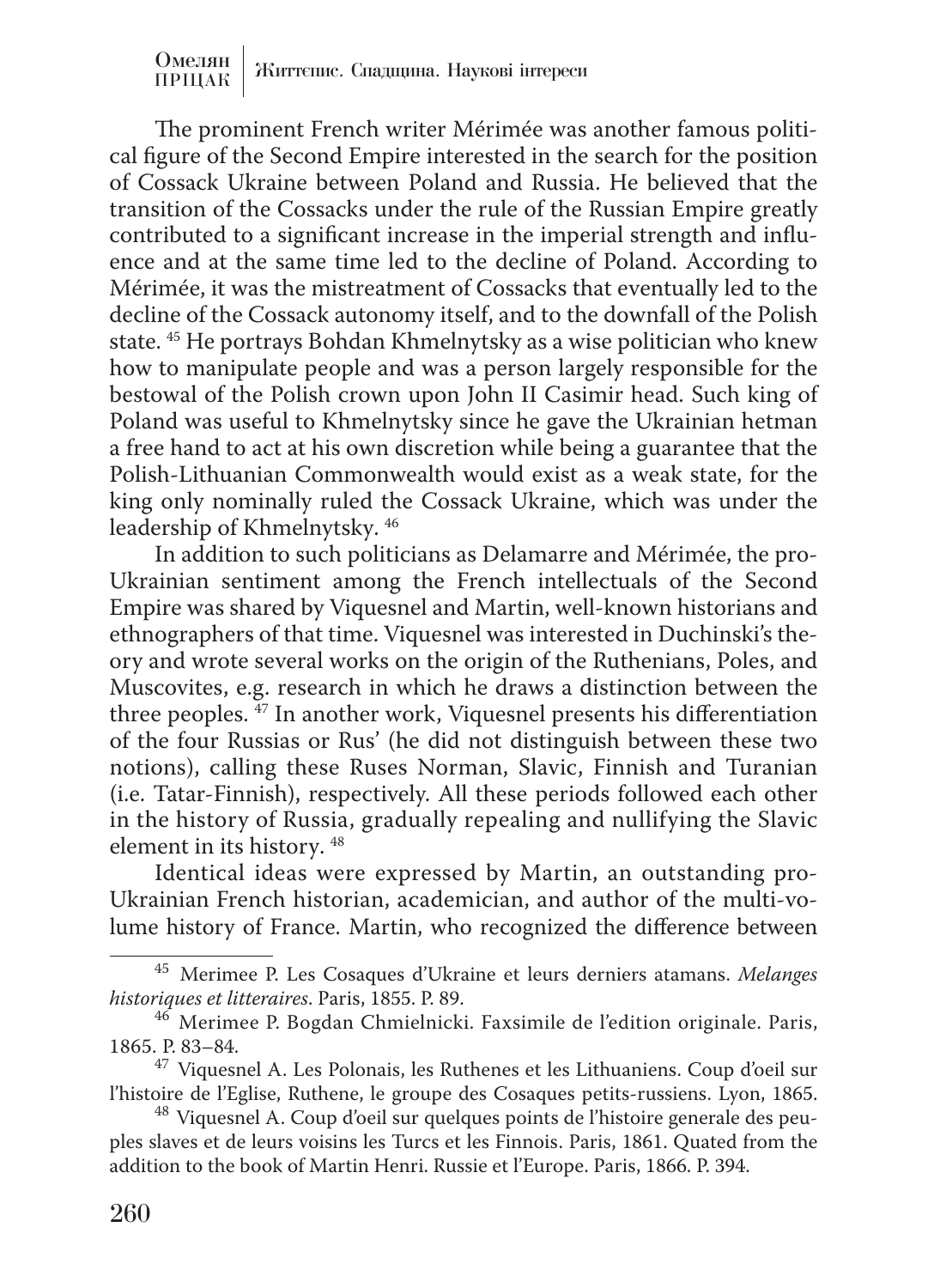Ukrainians and Russians and, conversely, the kinship of Ukrainians with the Poles due to the membership of the last two in a common European civilization, notes that "the Slavs of the Dnieper and Dniester are of the same origin as the Slavs of the Vistula River<sup> $\overline{r}$ </sup>.<sup>49</sup> The historian was concerned about the fate of Europe, noted that its only enemy is Moscow, and remarked that Ukraine and Poland were the first victims on its path of conquest. Their territory transformed into stepping stones for further Russian expansion to the West, and the Baltic and Black seas were turning into mere lakes within Russia. Because of this danger, Martin urged France and Germany to think not about their Rhine border, but about the border lying on the Dnieper, a river he perceived as the actual European border. 50

Other French intellectuals also participated in the French discourse on Ukraine at the same time as Ukrainophiles, with the former expressing Polonophillic sentiments in the context of describing Ukrainian-Polish relations. For instance, French historian and member of the editorial board Revue des Deux Mondes Robert (1807–1865), who was close to the Polish diaspora, calls the Ruthenians an ally of Poland and notes the ethnic proximity of Galician Ruthenians to the Poles, on the one hand, and to the Ukrainian Cossacks, on the other. 51 He provides historical information on the part the Cossacks played in the history of the growth of Polish might in the fifteenth and sixteenth centuries, advocates the idea that the Ukrainian-Polish brotherhood has to be embraced, emphasizes the need of consolidation of Poles and Ukrainians in the name of the common struggle aimed at the liberation from Russian imperial oppression. 52

Michelet was another author who clearly expressed Polonophillic tendencies. He describes Ukrainians not as an independent people, but as a branch of the Polish nation, emphasizing that the separation of Ukrainians from the common Polish root came only after Ukrainian

<sup>&</sup>lt;sup>49</sup> Martin Henri. Russie et l'Europe. P. 54.<br><sup>50</sup> Ibid. P. 282.<br><sup>51</sup> Robert C. Le monde slaves, son passe, son etat present et son avenir. Paris, 1852. T. I. P. 59.

<sup>1852.</sup> T. I. P. 59. <sup>52</sup> Robert C. La Conjuration du panslavisme et l'insurrection polonaise. *Revue des Deux Mondes*. 1846. T. 13. P. 1110–1127. Refer about the peculiarities of Relations between Ukraine and Poland as it is Presented in Historiographical Heritage of Robert to the article of French historian L. Kuk: Kuk L. Cyprien Robert, slavisant angevin et la Grande emigration polonaise. *Annales de Bretagne et de pays de l'Quest*. 1992. T. 99. No. 4. P. 505–515.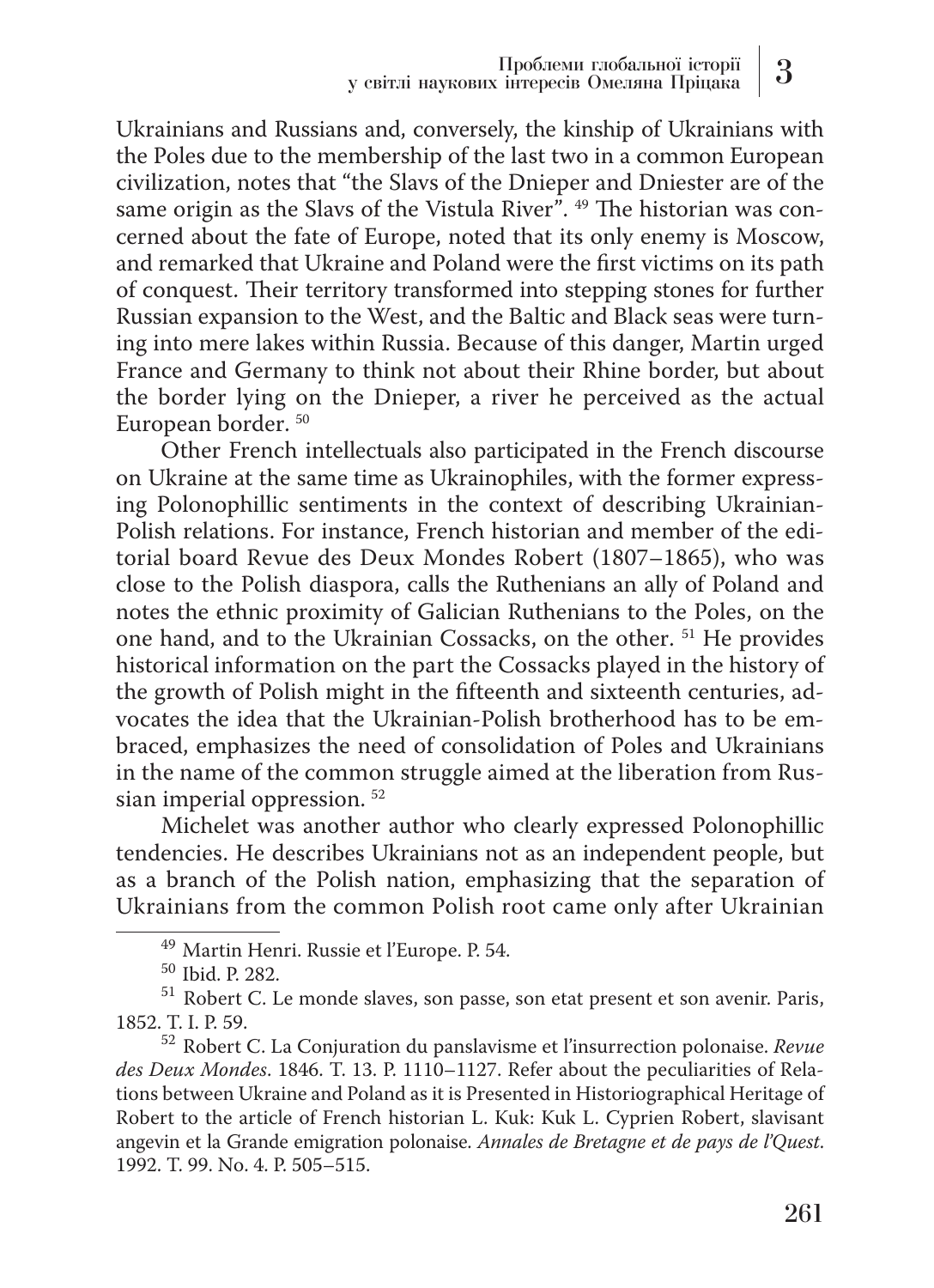became a part of the Eastern Orthodox Church. 53 He labels the Ukrainian Cossacks as the destroyers of the Polish-Lithuanian Commonwealth since he believed that their transition to the Russian side was the main detrimental factor, which eventually led to the death of the country, "when the Polish Republic handled its enemy [*Moscow – H. P.*] a sword that was destined to fatally wound it". 54

Victor de Mars, editor of Revue des Deux Mondes magazine and also Polonophile, emphasized that in the Middle Ages Ukrainians willingly expressed the desire to have their lands included under the Polish crown. In his opinion, during the existence of a state common to both Ukrainians and Poles, there was "equality between the Ruthenian and Polish noblemen within the common state". <sup>55</sup> Polish possession of Ukrainian territory was not some type of a land grab, since the acquisition was made in compliance with the legal principles of that time, and the four-century period of Polish rule that lasted until 1772 was "the most legitimate and favorable [*for Ukrainians – H. P.*] rule", as opposed to the time when Ukraine became a part of the "Empire of Russian tsars". 56

Meanwhile, in Germany, the Ukrainian issue was raised by a group of Prussian politicians and diplomats, who formed the opposition in the Prussian court, which was led by Moritz August von Bethmann-Hollweg (1795–1877). His court group included prominent representatives of the German aristocracy and the Junkers, a class of Prussian landed nobility. 57 During the Crimean War, they put forward a plan developed by scientists and politicians from their environment to thrust Russia away from the Black Sea, which was supposed to lead to the partici-

 $53$  Michelet J. La Pologne martyre. Paris, 1863. P. 205.<br> $54$  Michelet J. Pologne et Russie. Legende de Kosciusko. Paris, 1852. P. 23. About the vision of Michelet refer to: Луняк Є. З плеяди творців нації. Мішле, Костомаров, Грушевський. Видатні історики в романтичних життєписах. Ніжин,

 $55$  Mars Victor de. La Pologne, ses anciennes provinces et ses veritable limites. *Revue des Deux Mondes.* 1863. T. 45. P. 523–524. 56 Ibid. P. 527.

<sup>&</sup>lt;sup>57</sup> This group began to gain influence both in the press, founding the liberal weekly 'Preussisches Wocheblatt zur Besprechung politischer Tagesfragen' (Eng. Prussian Weekly on Contemporary Political Issues), published in Berlin between 1851 and 1861, and recruiting supporters in court and political circles with the help of their members' large fortunes. Refer to: Бисмарк О. Мысли и воспоминания. Москва, 1940. Т. 1. С. 80.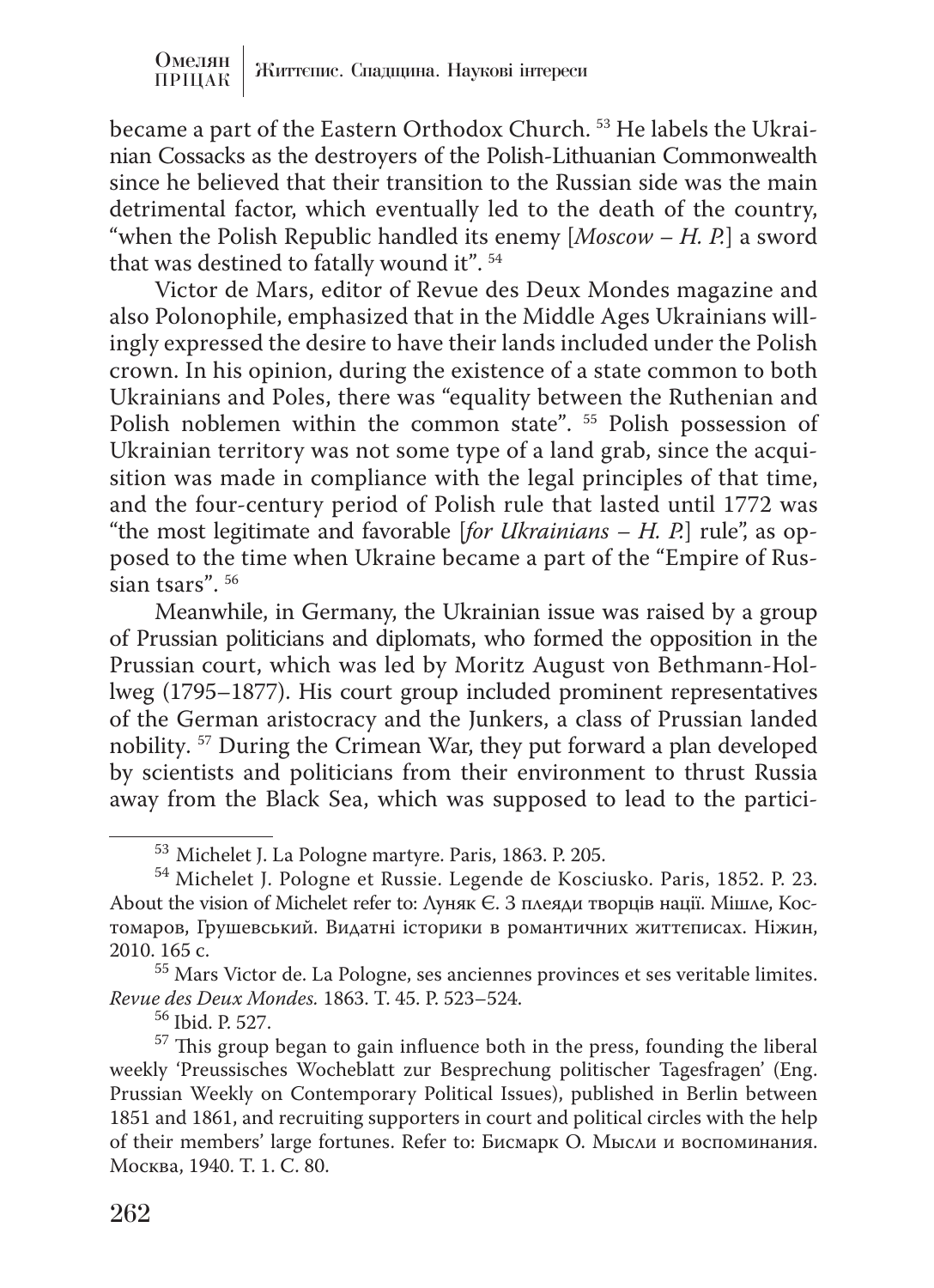pation of Prussia in the Crimean War. The plan was aimed at the partition of Russia, i.e. the separation of its eastern provinces and Ostsee (*later called Baltic – H. P*.) governorates from it, the creation of Great Russia and Little Russia out of the remaining territories, and the restoration of Poland. 58

These plans were not implemented due to the uncertain stance of the Prussian king Frederick William IV, who supported the plans of Bethmann-Hollweg's party, but did not venture to implement them for political reasons. They were based on the ideas of German historians and political thinkers of that time, especially on a theory developed by a Prussian baron von Haxthausen. As early as 1843, the baron had been granted permission from tsar Nicholas I and made a trip to the Russian empire, where he visited various Ukrainian provinces, the Crimea, Odesa, and published a three-volume interpretive work based on the results of the trip he made from 1847 until 1852, in which he investigated the domestic situation of the Ukrainian provinces by conducting a comparative analysis with lands populated by Russian majority to the east. 59 He drew particular attention to the great importance of the Ukrainian foothold for the future goals of Prussian politicians in relation to Eastern Europe. <sup>60</sup>

Besides Haxthausen, other German researchers also wrote on the Ukrainian issue during the same period. The tendencies to be found in their works were essentially identical to the French discourse of that time with its division into Polonophiles and Ukrainophiles. In addition to the aforementioned Haxthausen, Ukrainophillic views were shared by such scholars as Johann Georg Kohl, Alexander Petzholdt, and Johann Heinrich Blasius. They defined the role and position of Ukraine in European history and politics, as well as attempted to include Ukraine into the context of German geopolitical interests. For example, Kohl notes the continuity of the state-building tradition of Ukrainians from the Kyivan Rus' till the Cossack era, distinguishes the people of Little Russia from Russians by expressing his opinion that the Ukrainians of Galicia and the Dnieper region are one people, while at the same time

 $^{58}$  Rohrbach Paul. Um des Teufels Handschrift. Zwei Menschenalter erlebter Weltgeschichte. Hamburg, 1953. S. 58–60.

 $\frac{59}{59}$  See: Haxthausen A. Studien über die innern Zustände das Volksleben und insbesondere die ländlichen Einrichtungen Russlands. Hannover, 1847. Bd. I–II;

 $60$  Ibid. S. 171, 196, 306.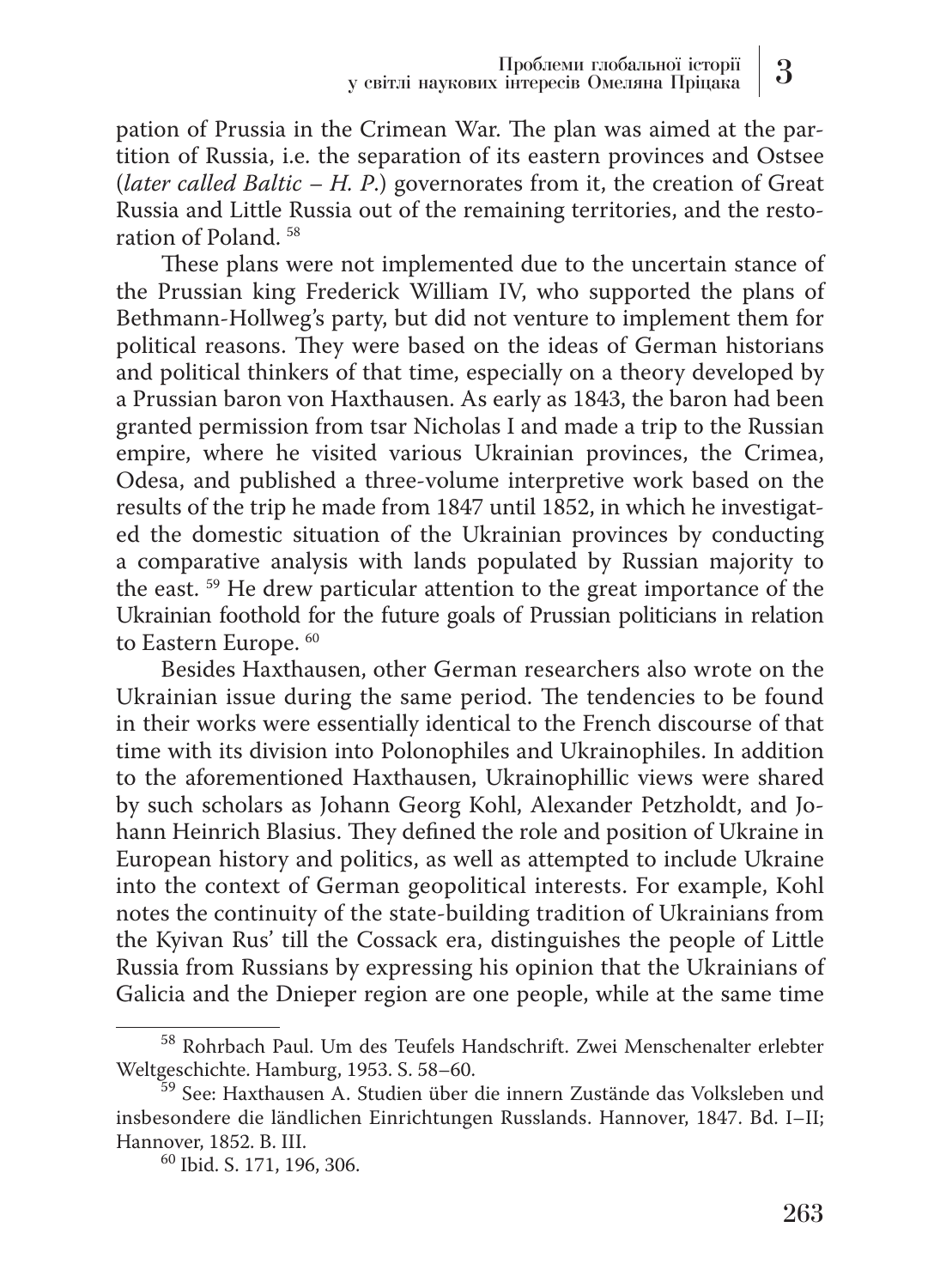noting the difference between Galician Ukrainians (Ruthenians) and Poles. 61

Blasius, a professor at the Collegium Carolinum in Braunschweig, was another German scholar who distinctly declared his Ukrainophillic views. In his descriptions of Ukraine, he provided a comparative description of Ukrainians and Russians, where he described the former as free liberty-loving people in contrast to the Russians under serfdom. 62 Petzholdt was the third of the Ukrainophiles under discussion who developed his approach to the Ukrainian issue and relied on the works of Kohl and Blasius, his predecessors. His characterization of Ukrainians, whom he distinguishes from both Russians and Poles, is based on the materials compiled during his travels across Ukraine which started in 1847 and were later published in Leipzig in 1864. 63

On the other hand, the Polonophillic course in the German discourse of the 1840s and 1860s was represented by such researchers as Anton Mauritius and Friedrich Bodenstedt. Like their French contemporaries Robert, Jules Michelet and de Mars, the German academic outlook formed under the influence of members of the Great Polish Emigration, whose writings had a major influence on their work and their representation of the image of Ukraine. Mauritius was a German columnist with a degree in linguistics and the first of the Polonophiles. As far back as in 1843, he estimated the Polish movement as the one that should also pave the way for the liberation of Ukrainians. After noting that at a period "when Europe's vision was focused on the Slavic East, "Polish officers should conspire 'in order to liberate the nobility, while taking into account the interests of the people as specified in the Constitution of 3 May", 64 Mauritius emphasizes that these were such Polish writers as Józef Bohdan Zaleski (1802–1866), Seweryn Goszczyński (1801–1876) and Michal Grabowski (1804–1863) who characterize the Ukrainian identity in the apt and insightful way. Mauritius opposes

<sup>&</sup>lt;sup>61</sup> Kohl J. G. Reisen in inner von Rußland. Die Ukraine, Kleinrußland. Dres-<br>den ; Leipzig, 1841. 400 S.

 $62$  Blasius J. H. Reise in Europäischen Rußland in den Jahren 1840 und 1841. Theil 2. Reisen in Süden. Braunschweig, 1844; Idem. Reise in Europäischen Rußland. Vergleichende Analyse der Klein und Grossrussen. *Das Ausland.* 29 April 1843.

<sup>&</sup>lt;sup>63</sup> Petzholdt A. Reise im westlichen und südlichen europäischen Rußland im Jahre 1855. Leipzig, 1864. 455 S.

<sup>&</sup>lt;sup>64</sup> See: Mauritius A. Literatur-und Kultur Epochen seit dem Jahre 1831 in kürze dargestellt. Posen, 1843. 210 S.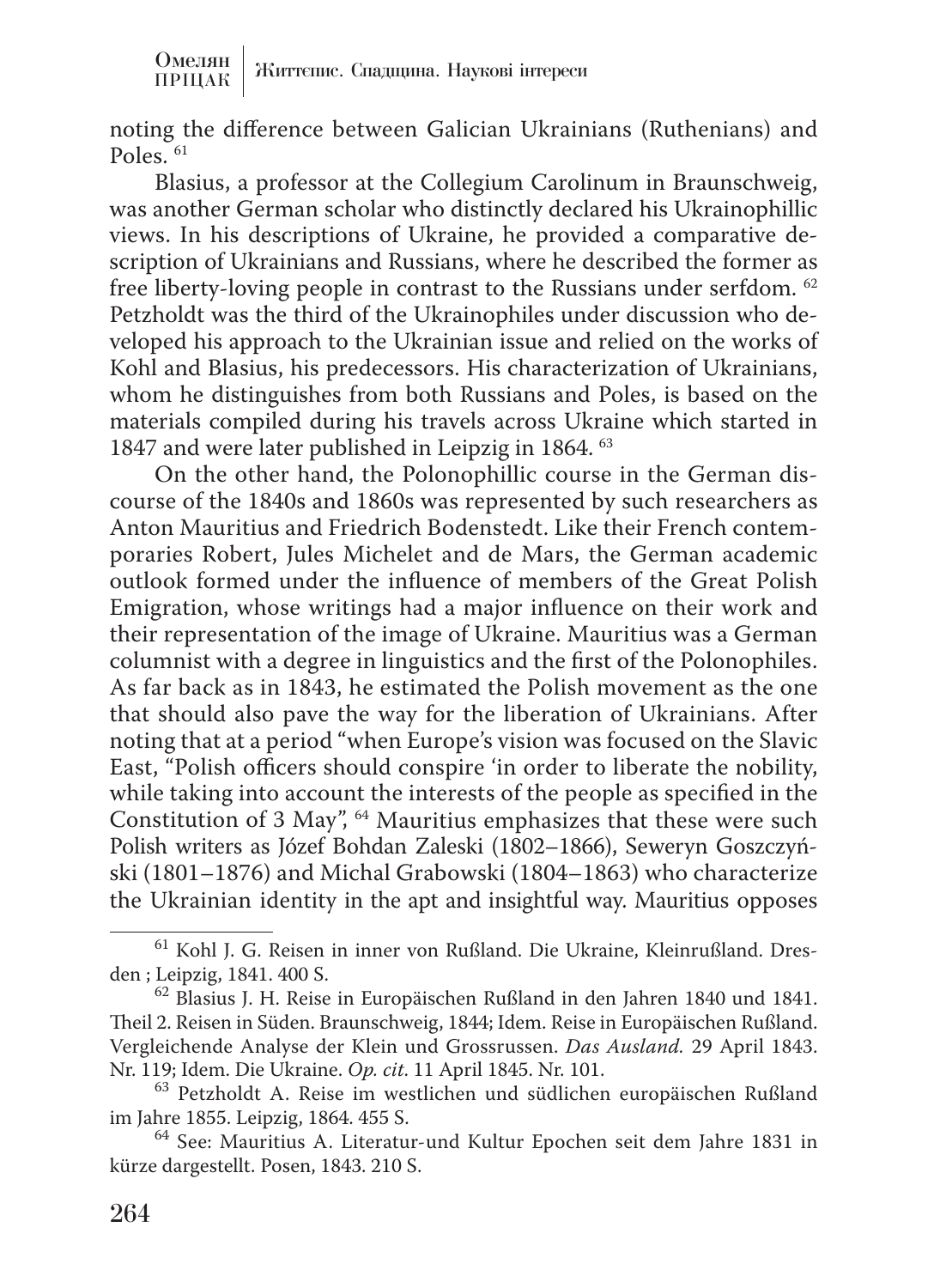them to Russian authors, in particular, Alexander Pushkin and the stance he took in his poem titled Poltava. 65 The pro-Polish course in relation to Ukraine is also taken by the German linguist in his attempt to harmonize and regulate the interests of the Ukrainian Cossacks and the Polish nobility. After noting that despite the fact that Ukrainians have their history of fighting for independence and trying to delineate their territory and borders, they must put Polish political aspirations and interests above theirs, thus promoting an idea that the Poles should be granted a priority in a state with two peoples. <sup>66</sup>

Another Polonophile and philologist, Bodenstedt believed that the work on the conceptualisation and study of Ukrainian culture was a common task of both Polish and Ukrainian writers by calling such Poles as Adam Czarnocki (1784–1825), Józef Bohdan Zaleski (1802–1866), Michal Grabowski (1804–1863), and Tadeusz Lada Zablocki (1811– 1847) promoters of Ukrainian poetry alongside with such Ukrainians as Mykhaylo Maksymovych (1804–1873) and Oleksandr Chuzhbinsky (1816–1886). 67 However, despite the crucial influence of Polish culture and the Polish-Lithuanian Commonwealth as a common homeland of Ukrainians and Poles on the formation of Ukrainian cultural traditions, he characterizes Ukrainians as a people that "has hidden its national character and its own originality". 68

**The third generation**. The statement about the limited extent of the examination of 1840s–1860s discourse in the previous chapter also fully applies to the narratives of French and German intellectual history of the third generation, a group which belongs to a period between the nineteenth and twentieth centuries. A possible further study of this subject is expected to lead to a discovery of themes, trends and features inherent in these narratives.

The foreign policy and intellectual prerequisites for the development of the image of Ukraine in new circumstances of the late nineteenth and early twentieth centuries in French and German intellectual history are also characterized by the three following features: (1) a shift of priorities in French foreign policy towards Eastern Europe and Russia

<sup>&</sup>lt;sup>65</sup> Ibid. S. 45.<br><sup>66</sup> Ibid. S. 48, 52. Refer also to: Idem. Der Panslawismus. Eine Improvisation als<br>Sendschreiben an der Grafen Adam Gurowski. Leipzig, 1843. 47 S.

<sup>&</sup>lt;sup>67</sup> Bodenstedt F. Die poetische Ukraine. Eine Sammlung kleinrussischer volkslieder. Stuttgart und Tübingen, 1845. S. VII–VIII. <sup>68</sup> Ibid. S. X.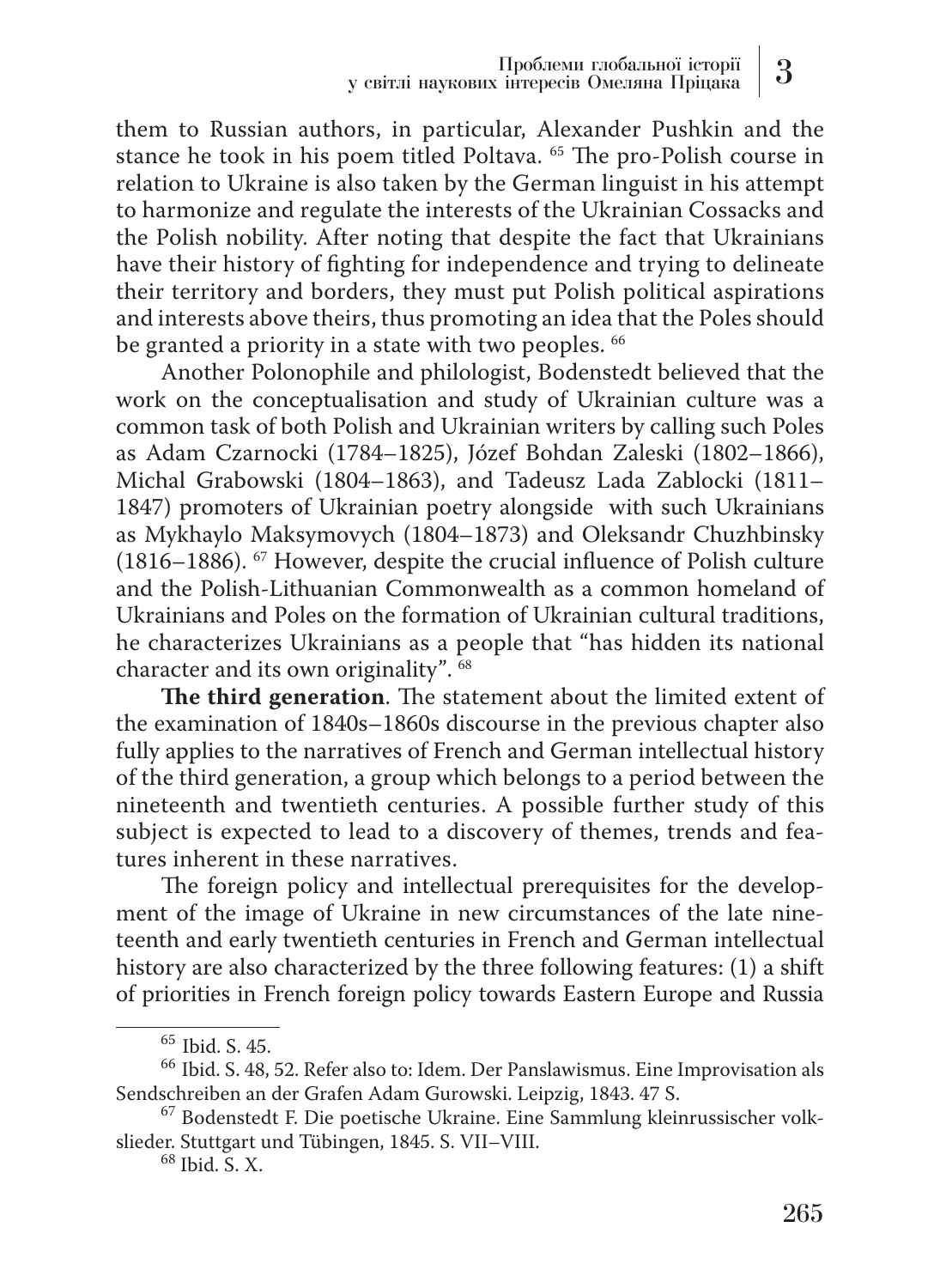during the Third Republic, when previously antagonistic France turned into an ally of the Russian empire; (2) geopolitical plans of the German Empire in relation to Ukraine from the 1880s, which were developed during and under the leadership of chancellor Otto von Bismarck and continued by the supporters of his policy during the preparation for the First World War and after the actual conflict started; (3) the scientific and cultural relations of Ukrainian and Russian emigrants with France on the one hand and Ukrainian researchers with the German intellectual environment of that time on the other. These three factors had a decisive influence not only on the development of the third of the discourses covered in this paper but also on the first fundamental difference (as compared to the previous two narratives) between French and German intellectuals regarding the interpretation of the role and significance of the Ukrainian issue in European politics.

French intellectuals who studied the Ukrainian issues in the 1870s and 1890s and at the beginning of the twentieth century compose the next generation of scholars whose heritage is analyzed in this paper. This generation differs from the previous one by the presence of leading French scientists in its ranks and almost complete absence of politicians. The Ukrainian narrative in France during the period of the early Third Republic was promoted by several well-known French historians, writers, and scholars in Slavic studies. As in the section on the discourse of the late eighteenth century, in the third generation, we distinguish both representatives of the Russophillic trend, e.g. the famous scholar in Slavic studies Louis Léger (1843–1923) and the ethnographer Joseph de Baye (1853–1931),  $\overline{69}$  as well as representatives of the Ukrainophillic movement, e.g. such historians and writers as Anatole Leroy-Beaulieu (1842–1912), Victor Tissot (1844–1917), and Marie-Eugène de Vogüé (1848–1910). 70

<sup>69</sup> Leger L. Russes et Slaves, etudes politiques et litteraires. Hachette, 1890; Idem. La monde slave, etudes politiques et litteraires. Hachette, 1902. Idem. Les anciens civilisations slaves. Voyages et litterature. Paris, 1991 (douisieme edition). 124 р.; Baye J de. Kiew la Mere des Villes Russes. Paris, 1896. 46 p.; Idem. Les Fibules de l'epoque barbare speciales a l'Ukraine et leurs prototypes. Caen, 1908. 13 p.; Idem. En Petite-Russie, souvenirs d'une mission. Paris, 1903. 46 p.; Idem. En Nou-<br>velle-Russie, souvenirs d'une mission. Paris, 1900. 32 p.

 $^{70}$  Leroy-Beaulieu Anatole. L'Empire des tsares et les Russes. Paris, 1881–1889. T. I–III (edition douisime, 1897–1898); Idem. Etudes russes et europeennes. Paris, 1897; Idem. La France, la Russie et l'Europe. Paris, 1888; Idem. La Russie et la crise russe. Rouen, 1907; Idem. La pays et les habitants. Paris, 1890; Tissot V. Ukraine.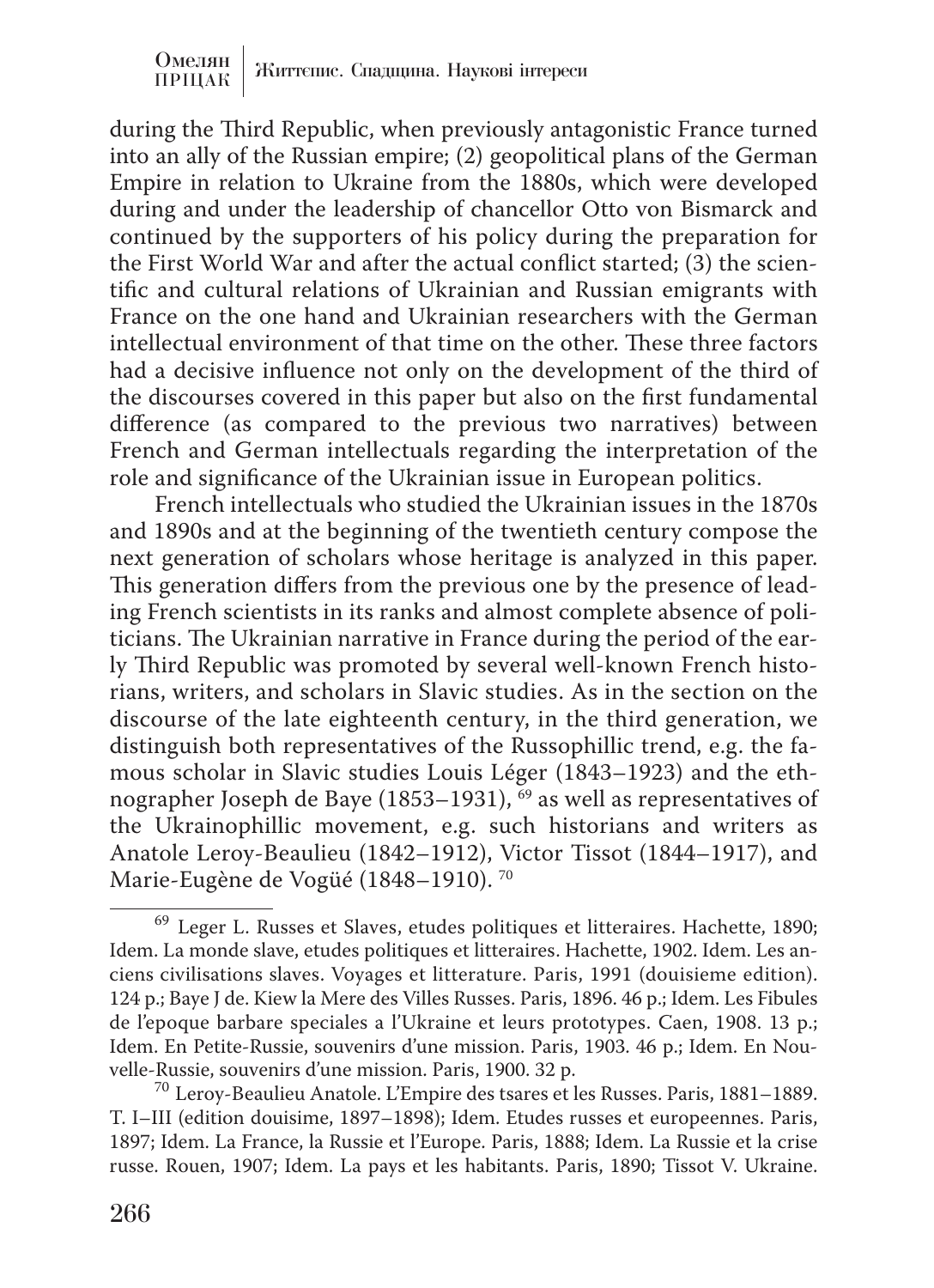Professor Leroy-Beaulieu, the famous French historian of the late nineteenth and early twentieth centuries who held correspondence with Bismarck and studied Russian and Ukrainian issues, in his works notes that the key differences between both peoples are explained by their belonging to two different environments, i.e. that of Moscow and Lithuania-Poland. He writes, "in western Russia private property prevails. From this follows that the boundary between the two areas where two types of feudal dependence existed also marks the old borders of the Muscovite Russia and the Lithuanian-Polish state. 71 The historian notes that the Russian government started to forcibly implement communal ownership reform for recently established peasant village communities in Ukraine and Belarus with particular fervor after the Polish Uprising of 1863 as a means of purposeful cultural assimilation, denationalization and social leveling of non-Russian speaking population.

Another French Ukrainophile of the third generation, historian and archaeologist Eugène-Melchior de Vogüé (1848–1910) analyzed the political figure of Hetman Ivan Mazepa as a key element for understanding the essence of Ukrainian-Russian relations in the early modern period. In his 1881 article on Ivan Mazepa he debunks the inaccurate French perception of the hetman as a Pole and Catholic and compares the position of the Orthodox hetman at the Polish royal court with the position of the Huguenots in France in the time of the French Wars of Religion during the reign of the last Valois monarchs in the last half of the 16th century. 72 In his comparison of the passage of the Desna River crossed by the Ukrainian hetman and his Cossacks on their way to the camp of Charles XII of Sweden with the passage of the Rubicon by Gaius Julius Caesar, the French historian states that after the disaster that befell both Swedish and Ukrainian statesmen, Little Russia turned from an autonomous Hetmanate into a mere province of the uniform Russian Empire. 73

<sup>73</sup> Ibid. P. 348, 351.

Kiew. Precede d'une notice par Charles Simond. Paris, 1897. 32 p.; Idem. La Russie et les Russes: Kiew et Moscou, impressions de voyage. Paris, 1884. 423 p.; Vogue M-E-M de. Mazeppa – la legende et l'histoire. *Revue des Deux Mondes*. 1881. T. 48. P. 320–351; Idem. Les ecrivains russes contemporains. Nicolas Gogol. *Revue des Deux Mondes*. 1885. T. 72. P. 241–279; Idem. Le fils de Pierre le Grand. Ma-<br>zeppa. Un Changement de regne. Paris, 1884. 363 p.

 $^{71}$  Leroy-Beaulieu Anatole. L'Empire des tsares et les Russes. Paris, 1881. T. I.

P. 469.72 Vogue E.-M. de. Mazeppa – la legende et l'histoire. *Revue des Deux Mondes*.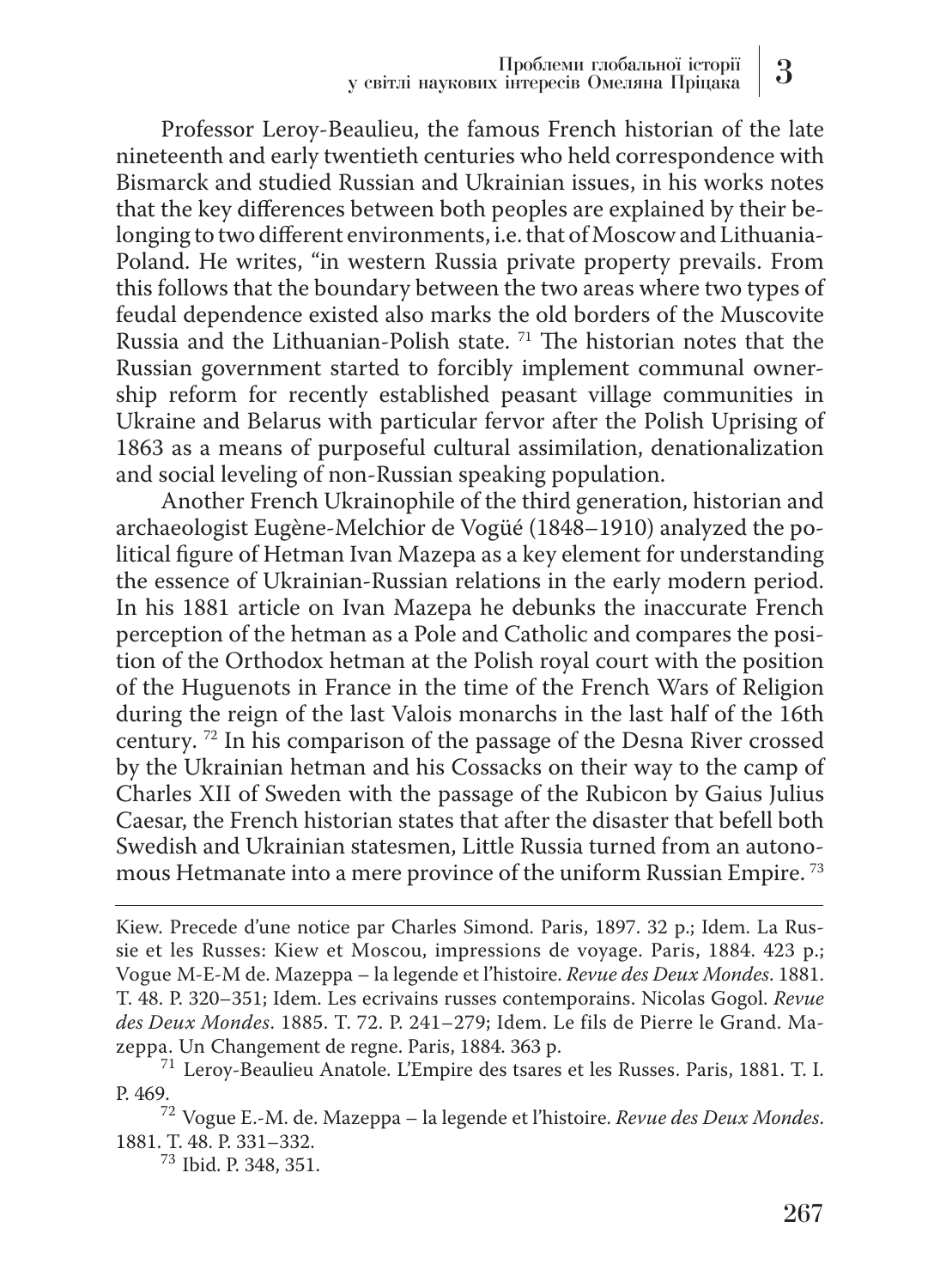The third French discourse on Ukraine was developed not only by the Ukrainophiles but also by scientists who, on the contrary, expressed pro-Russian views and emphasized that a single Rus' world is a sound idea since they believed that Ukrainians and Russians are a part of a common Rus' (i.e. Russian) people. Leger is a prime example of such French scientists. He worked in Slavic studies and took not only a Russophillic, but also an anti-Polish stance. For instance, in Leger's description of public life of Ukrainian Orthodox metropolitan bishop Petro Mohyla, this French scholar notes that the metropolitan "contributed to the restoration of Orthodoxy in the seventeenth century, a religion that was weakened by the Poles". 74 In another study of the life and work of Russian-Ukrainian writer Nikolai Gogol (pronounced in Ukrainian as "Hohol"), the French scholar notes that the friendship between Pushkin and Gogol, between the "great katsap" (pejorative for Russian – *H. P.*) and "great hohol" (pejorative for Ukrainian – *H. P*.) is a bright example of the "unbreakable unity of the pan-Russian world". 75 In general, Gogol's work had a significant impact on Leger's perception of Ukrainian Cossacks, specifically due to Gogol's interpretation of the "united pan-Russian world" and "struggle for the Rus' land". In the same way, Leger shows his attitude to the position of Ukraine in the Russian Empire, where he does not even define Ukraine as a country that was independent in the past and merely compares its role to Provence in France. 76 Maria Luchytska (1852–1924), a wife of a prominent Ukrainian scientist Ivan Luchytskyi (1845–1918), writes in her memoirs that while she was with her husband on a scientific trip to France in the 1870s and met with Leger, the French scholar was quite dismissive of her husband's use of Russian language, because "he heard Little Russian tone in it [*the language – H. P*.]". 77

Baron de Baye was another Russophile who approached the Ukrainian-Russian relations from the Russian imperial viewpoint. He was a fairly well-known historian, ethnographer and archaeologist at that time. De Baye considers the abolition of Little Russian autonomy as a perfectly logical decision by justifying its political viability from Russian

<sup>74</sup> Leger L. Etudes slaves. Voyages et litterature. Paris, 1875. P. 18. <sup>75</sup> Leger L. Nicolas Gogol. Paris, 1913. P. 16, 256. <sup>76</sup> Ibid. P. 5. 77 Refer to: Лучицька М. В. Спогади. *Українознавчі студії та мемуари Івана і Марії Лучицьких (кінець 19 – початок 20 ст)* / упоряд. Новікова О. О. Київ, 2007. С. 288.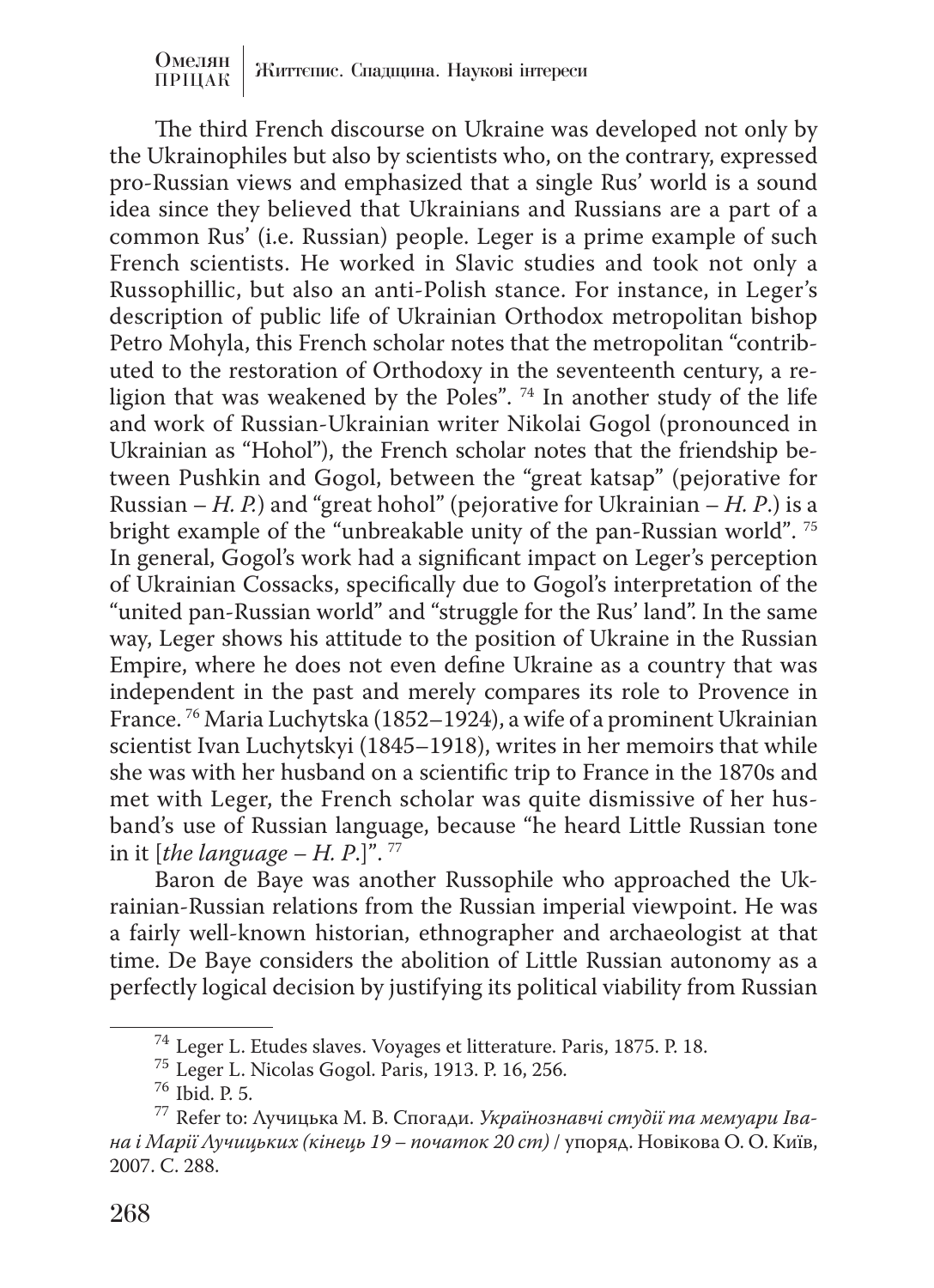imperial point of view. He notes that after 1709 "Ukraine had ceased to exist as a sovereign state" and states that "to be frank, Little Russia has never even been a state". 78

For the first time, German intellectual historical discourse of Ukrainian issues in the late nineteenth and early twentieth centuries radically differed from the French one of the same period. This difference laid not in the separation of German scientists into Russophiles and Ukrainophiles, as it was the case with France, but in the context of opposing views on the role and position of Ukraine in Europe, held by German Ukrainophillic historians, on the one hand, and German geopoliticians, on the other. It is worth noting that German geopoliticians favored a liberal approach in the German political discourse of that time, while historians were prominent conservatives and supporters of Otto von Bismarck's views. 79

The main idea of professor Eduard von Hartmann (1842–1906), the chancellor's scientific advisor on scientific matters, historian and philosopher, was to create on the future map of Europe an independent Poland, an independent Baltic Kingdom (consisting of Estonia, Livonia and Courland) and a country called Dnieper State or the Kingdom of Kyiv, in which Ukrainians and Belarusians would become subjects of a king. <sup>80</sup> All three states mentioned above were planned to become a part of a European anti-Russian military coalition. 81 Professor Otto Hoetzsch (1876–1946), another historian with conservative political views, believed, unlike Hartmann, that the liberation of Poland, Finland, Ukraine, and the Caucasus could be made possible only after major Russian defeats, and not as a result of agreements with this empire or concessions on part of the imperial center. 82 Dr Paul Rohrbach was the third historian who also professed conservative values (1869–1956). He noted that,

<sup>&</sup>lt;sup>78</sup> Baye J de. En Petite-Russie, souvenirs d'une mission. Paris, 1903. P. 19–21.<br><sup>79</sup> On the fundamental difference in the political visions of the German national idea between liberals and conservatives at the turn of the century and on the eve of the First World War, see: Heiss Theodor. Die deutsche nationalidee im Wandel der

<sup>&</sup>lt;sup>80</sup> Hartmann Eduard. Rußland in Europa. *Die Gegenwart*. Berlin, den 7. Januar 1888. Bd. XXXIII. Nr. 3. S. 37–38.

 $^{81}$ Hartmann E. Zwei Jahrzehnte deutscher Politik und die gegenwärtige Weltlage. Leipzig, 1889. S. 300, 322.

<sup>82</sup> Remer Claus. Die Ukraine im Blickfeld deutscher Interessen. Ende des 19. Jahrhunderts bis 1917/1918. Frankfurt-am-Main ; Berlin ; Bern ; New York ; Wien, 1997. S. 206.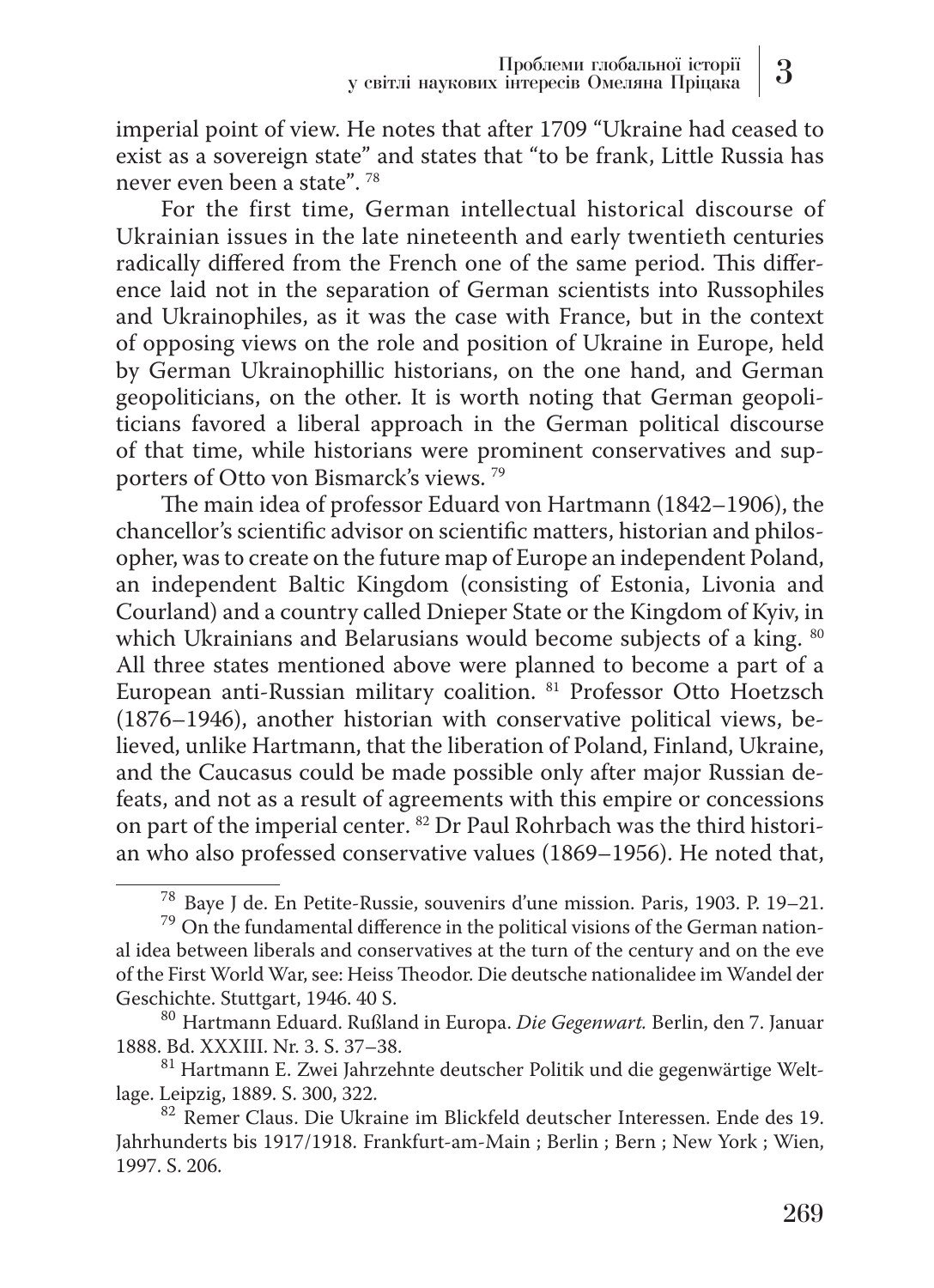according to the plan of political reformation of Eastern Europe after a war, Russian Empire would forever lose Poland and Courland, and the only way to prevent the restoration of Russia and a resulting new European crisis is the separation of Ukraine from Russia. 83 Rohrbach believed that all three independent future Polish, Ukrainian, and Muscovy states should balance each other out. 84

Friedrich Naumann (1860–1919) was a prominent German geopolitician of that time who created a theoretical geographical concept called Mitteleuropa (literally Middle Europe). 85 Naumann states that the creation and existence of Czech, Polish, Lithuanian, Estonian, and Ruthenian states would depend on the assistance, or, conversely, opposition from Russia or Germany. <sup>86</sup> He believed that in this struggle with Russia, Ukrainians and Poles should form a united front, since these peoples, like conjoined twins, possess traits and qualities that are somewhat missing not only in each of them if taken alone, but also in other Eastern European peoples.

Naumann's plan to create a "Middle Europe" was also supported by German academic circles. A well-known German geographer, geopolitician and professor Albrecht Penck (1858–1945) used it as a basis for his geopolitical approach to the issues of European countries. In his approach, he also considers the issues of Ukraine, Poland, and Russia individually. Penck thought that the historical and political circumstances that should determine the authentic position of Ukraine in Europe include the differences between Ukraine and Poland, on the one hand, and Russia, on the other. In this context, he emphasizes the federalism and democracy prevalent in Ukraine and opposes them to the centralism and autocracy of the Russian Empire. 87 Regarding Poland, its difference from Ukraine is determined by a historical set of geographical and geopolitical circumstances, since Poland in his model is located in the same cultural and political sphere of Germanic Middle Europe, while central

 $^{83}$  Refer to: Кураєв О. О. Українська проблема у політиці Відня та Берліна у Першій світовій війні (1914–1918). Київ, 2006. С. 134.

<sup>&</sup>lt;sup>54</sup> Ibid. P. 134–135.<br><sup>85</sup> See: Meyer Henry Cord. Mitteleuropa in German Thought and Action<br>1815–1945. The Hague. Netherlands, 1955. P. 11–18, 29–33.

<sup>&</sup>lt;sup>86</sup> Naumann Fr. Tschechen und Polen. Hilfe 1915. 5 Aug. Naumann Fr. *Werke*. Köln; Opladen. 4 Bd. 1966. S. 481.

<sup>&</sup>lt;sup>87</sup> Penck Albrecht. Die Ukraina. Zeitschrift der Gesellschaft für Erdkunde zu *Berlin*. 1916. No. 7. S. 470.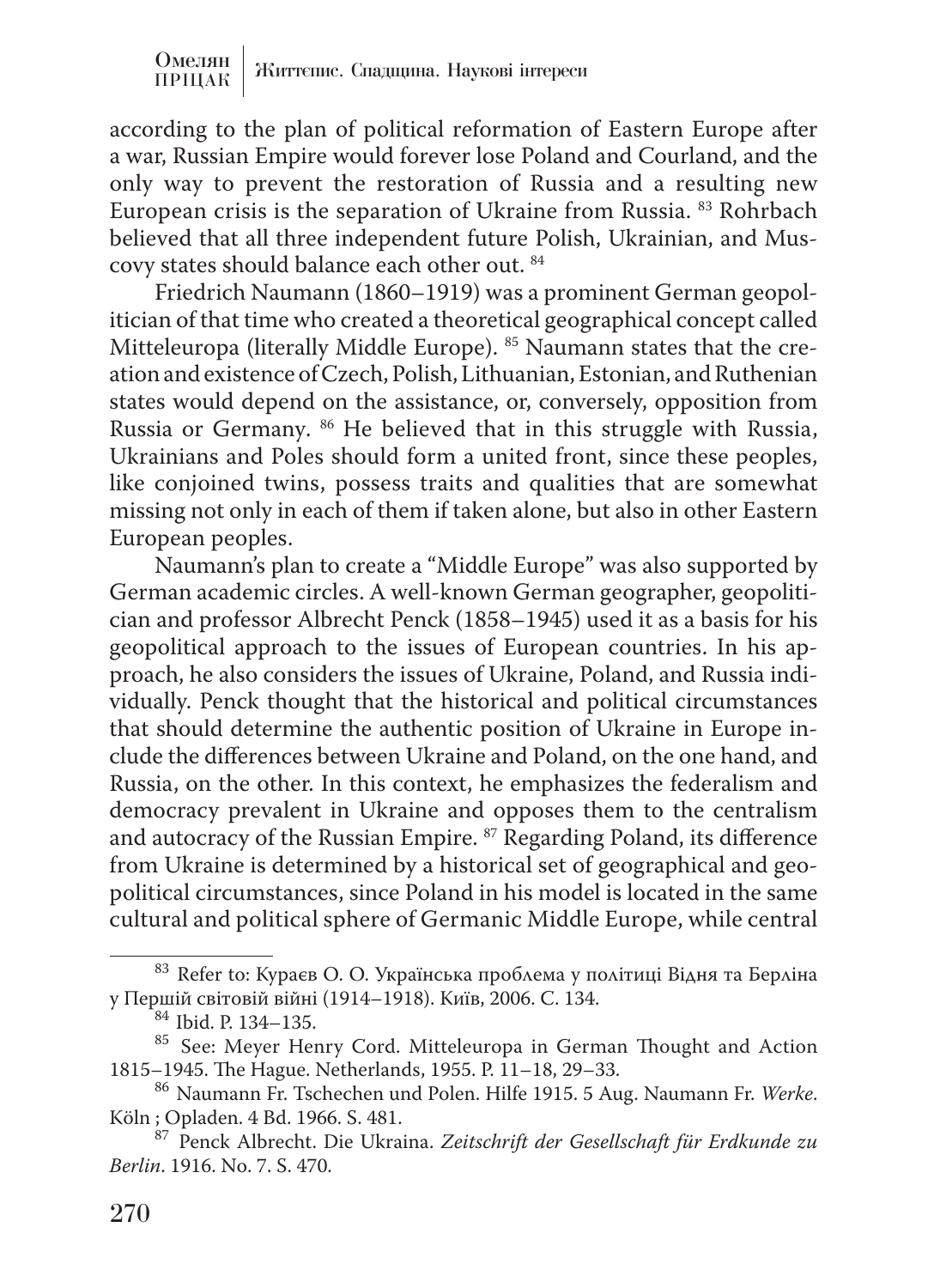Ukraine is located in Sarmatian Middle Europe, and eastern Ukraine is even placed in the Varangian belt together with a part of Russia. 88

## **Conclusions**

T**heoretical and methodological aspect.** The paper employs Karl Mannheim's approaches in conceptology, Ukrainian-American professor Omelian Pritsak's interpretation of intellectual history, and author's analysis of the research problem in order to recognize and describe three generations of scientists and politicians who worked in different periods of French and German history. The first generation was composed of French and German scientists and politicians who launched a discourse about Ukraine in the late eighteenth century; the second generation includes French and German scientists and politicians who revived the discourse about Ukraine in the 1840s and 1860s; and to the third generation belong French and German intellectuals who studied the issue of Ukraine from 1880s and 1890s to the early twentieth century. They formed the last third generation of scientists and politicians whose legacy is examined in this paper. The paper follows Gordon Leff's approach and comprehensively considers the historical context and contemporary situation in foreign policy, i.e. relations between France and Germany as well as intellectual prerequisites, i.e. the influence of Polish emigrants on scientific process and emergence of French and German discourses about Ukraine in the 1840s-1860s and relations of foreign scholars with their French and German colleagues in the 1880s and early 1900s.

**Conceptual aspect.** Prominent members of three generations of French and German scholars and politicians established six main narratives in French and German intellectual history about Ukraine that were subsequently developed in the period between the end of the eighteenth and to the beginning of the twentieth centuries.

The discourse of the 1770s and 1790s was marked by the presence of Ukrainophillic and Russophillic trends in both French and German intellectual history, which opposed each other in their efforts to define the role and position of Ukraine in Europe. These trends emerged in response

<sup>88</sup> Penck Albrecht. Politisch-geographische Lehren des Krieges. *Meereskunde. Sammlung volkstümliche Vorträge zum Verständnis der nationalen Bedeutung von Meer und Seewesen*. 1915. No. 9. Heft 10. S. 1, 40.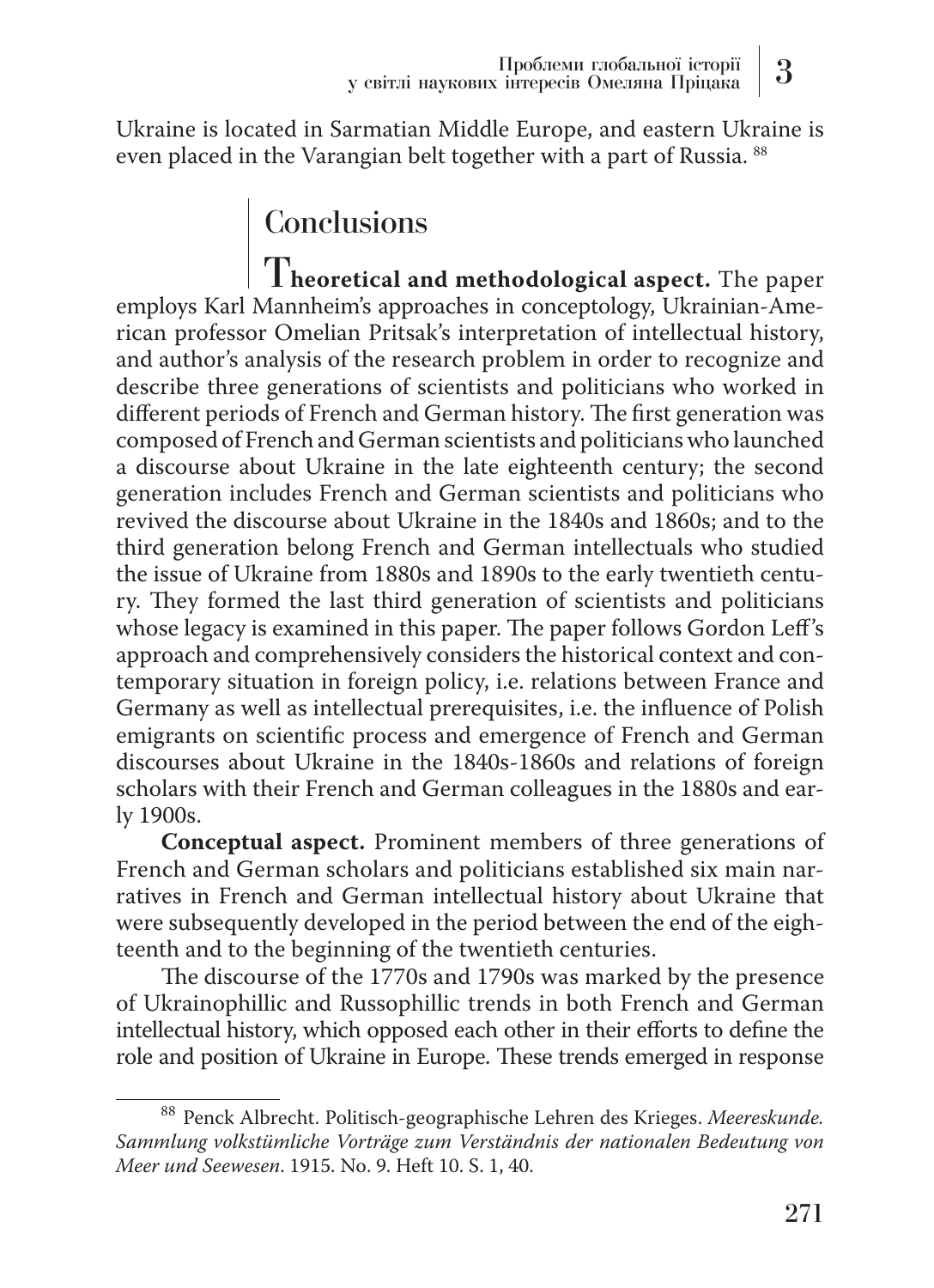to the reaction of European circles to the incorporation of autonomous Ukraine into the Russian Empire and subsequent attempts to restore it. They were made by Ukrainian autonomists and emigrants, efforts of whom were acknowledged by contemporary European politicians and scholars.

The discourse of the 1840s and 1860s was also influenced by common trends that were supported by both French and German writers and politicians. In both narratives, these trends were characterized by the opposition of Polonophillic and Ukrainophillic sentiments in their depiction of Ukrainian history. The reason for the existence of such trends in both narratives is explained by the decisive influence of a large group of Polish immigrants that were mainly concentrated in France, and the interest in the Ukrainian issue that was displayed by the opposition in Prussian court and the senators of the Second French Empire.

The French narrative of Ukraine in the 1880s and early 20th century was profoundly different from its German counterpart, both in terms of its focus and occupations of people who were engaged in the discussion. In France, a shift in the political course towards rapprochement with Russia and the dynamic activity of Russian diaspora resulted in the introduction of a Ukrainophillic perspective to history (that was still a continuation of the previous discourse), the newly emerged Russophillic versions of Ukrainian past and present, which became a repetition in a new historical period of this discourse at the end of the eighteenth century. In Germany, the third discourse emerged in entirely different circumstances. German intellectuals of that period again experienced a division between the authors of historical and geopolitical narratives, something that is characteristic of the second French and German discourses of the 1840s and 1860s.

**Source aspect.** Source criticism is focused on the analysis of French, German, English, Polish, Russian, and Ukrainian language academic literature and other sources. Such selection would make it possible to recognize the stances and verify the statements of selected authors, help to establish the essence of disputes and discussions on the issue studied between and within groups of German and French authors. It should be noted that the differentiation of directions, trends, and dissimilarities of the six discourses of the so-called "long" nineteenth century is formulated in part based on only the author's acquaintance with most works of